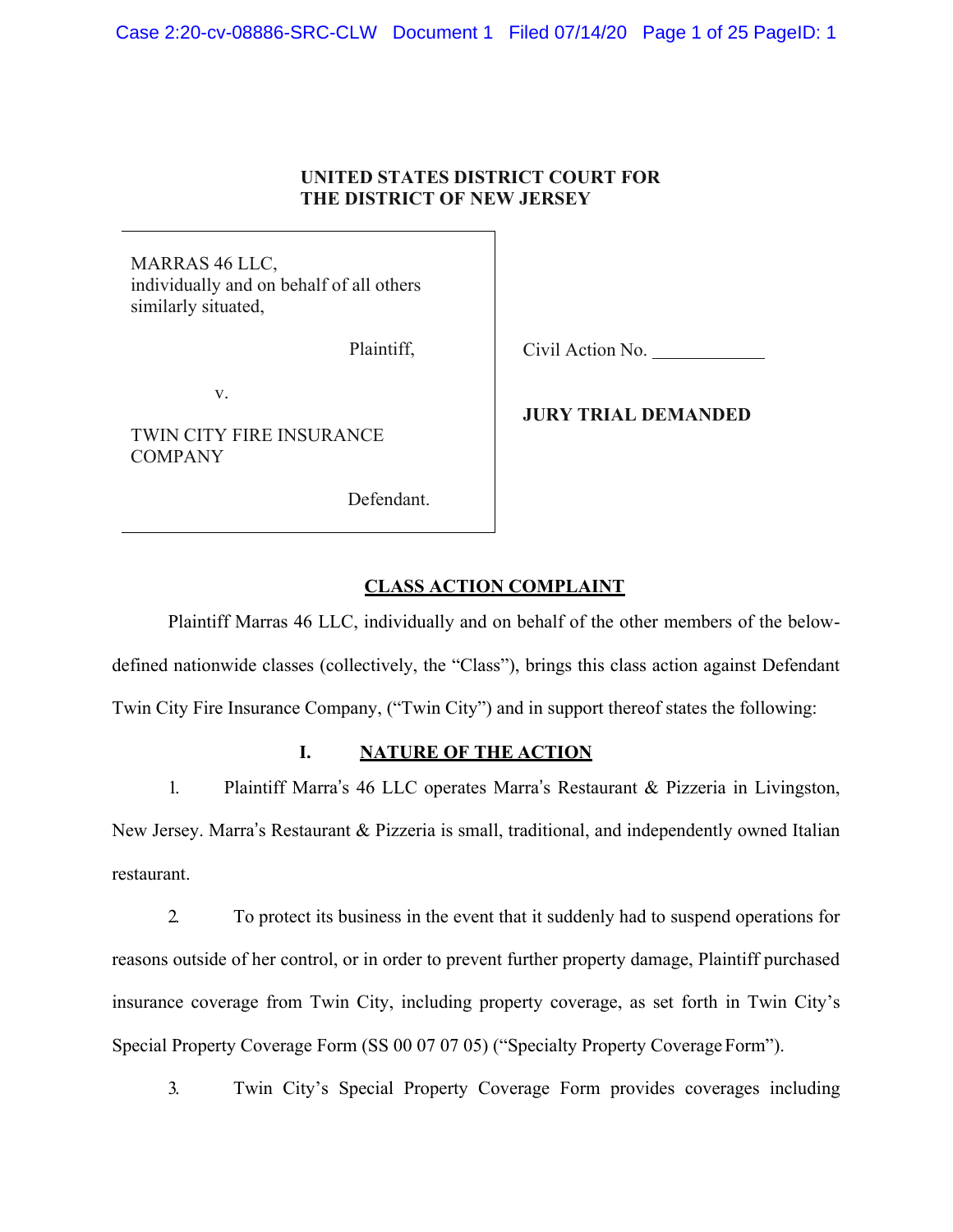"Business Income" coverage, "Civil Authority" coverage and "Extra Expense" coverage.

4. The Special Property Coverage Form's "Business Income" coverage promises to pay for loss due to the necessary suspension of operations following a physical loss or damage to the injured premises.

5. The Special Property Coverage Form's "Civil Authority" coverage promises to pay for loss caused by the action of a civil authority that prohibits access to the insured premises because of damage to property in the immediate area of the insured premises.

6. The Special Property coverage Form's "Extra Expense" coverage promises to pay the expense incurred to minimize the suspension of business and to continue operations.

7. Plaintiff's insurance policy also includes Twin City's "Limited Fungi, Bacteria or Virus Coverage" endorsement (the "Virus Coverage Endorsement"), which applies to the Specialty Property Coverage Form.

8. The Virus Coverage Endorsement provides limited coverage for losses caused by virus.

9. The Virus coverage Endorsement states, with respect to the Specialty Property Coverage Form's Time Element Coverages, that if a suspension of operations is "necessary due to loss or damage to property caused by...virus," then Twin City's payment under the Time Element Coverage is limited to the amount of loss and expense sustained during a period of thirty days or the number of days indicated in the policy's declarations.

10. Plaintiff was forced to suspend or reduce business at Marra's Restaurant & Pizzeria due to SARS-CoV-2, also known as COVID-19 and the resultant orders issued by civil authorities in New Jersey.

11. Upon information and belief, Twin City has, on a widescale and uniform basis,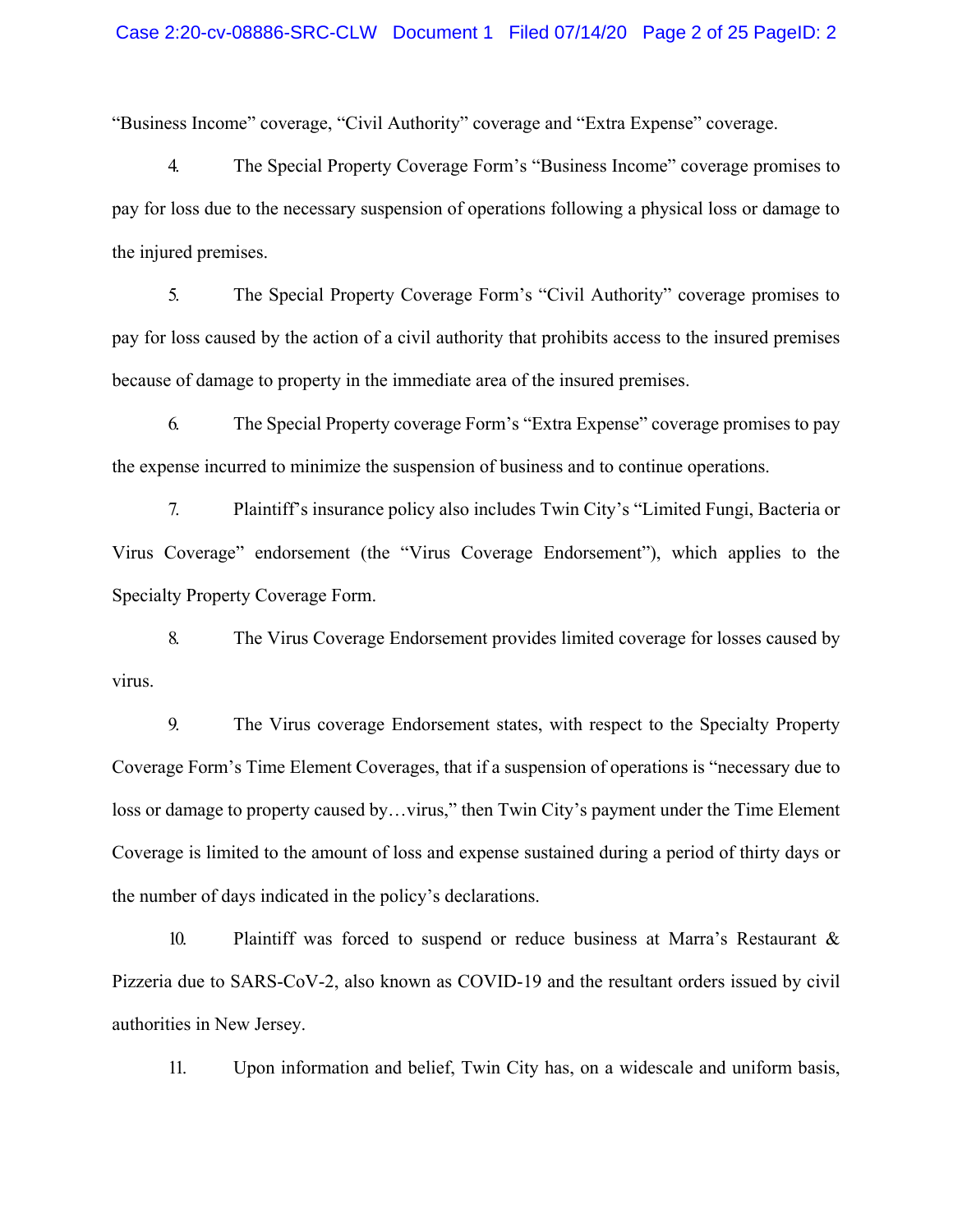refused to pay its insureds under its Business Income, Civil Authority, and Extra Expense coverages for losses suffered due to COVID-19, any orders by civil authorities that have required the necessary suspension or reduction of business, and any effrots to prevent further propoerty damage or to minimize the suspension of business and continue operations.

#### **JURISDICTION AND VENUE**

12. This Court has jurisdiction over this action pursuant to 28 U.S.C. § 1332 because Plaintiff and Defendant are citizens of different states, and because (a) the Class consists of at least 100 members, (b) the amount in controversy exceeds \$5,000,000 exclusive of interest and costs, and (c) no relevant exceptions apply to this claim.

13. Venue is proper in this District under 28 U.S.C. § 1391 because Defendant regularly transacts business, including with the named Plaintiff, in this district and a substantial portion of the acts and conduct giving rise to the claims occurred within the District.

## **II. THE PARTIES**

#### *Plaintiff*

14. Marra's 46 LLC owns and operates Marra's Restaurant & Pizzeria in Livingston, New Jersey.

#### *Defendant*

15. Defendant Twin City Fire Insurance Company is an insurance company organized under the laws of Connecticut with its principal place of business in Hartford, Connecticut.

# **III. FACTUAL BACKGROUND**

#### *A. The Special Property Coverage Form*

16. In return for the payment of a premium, Twin City issued Policy No. 13 SBA NZ0089 SB to Marra's 46, LLC for a policy period of May 4, 2019 to May 4, 2020. Policy No. 13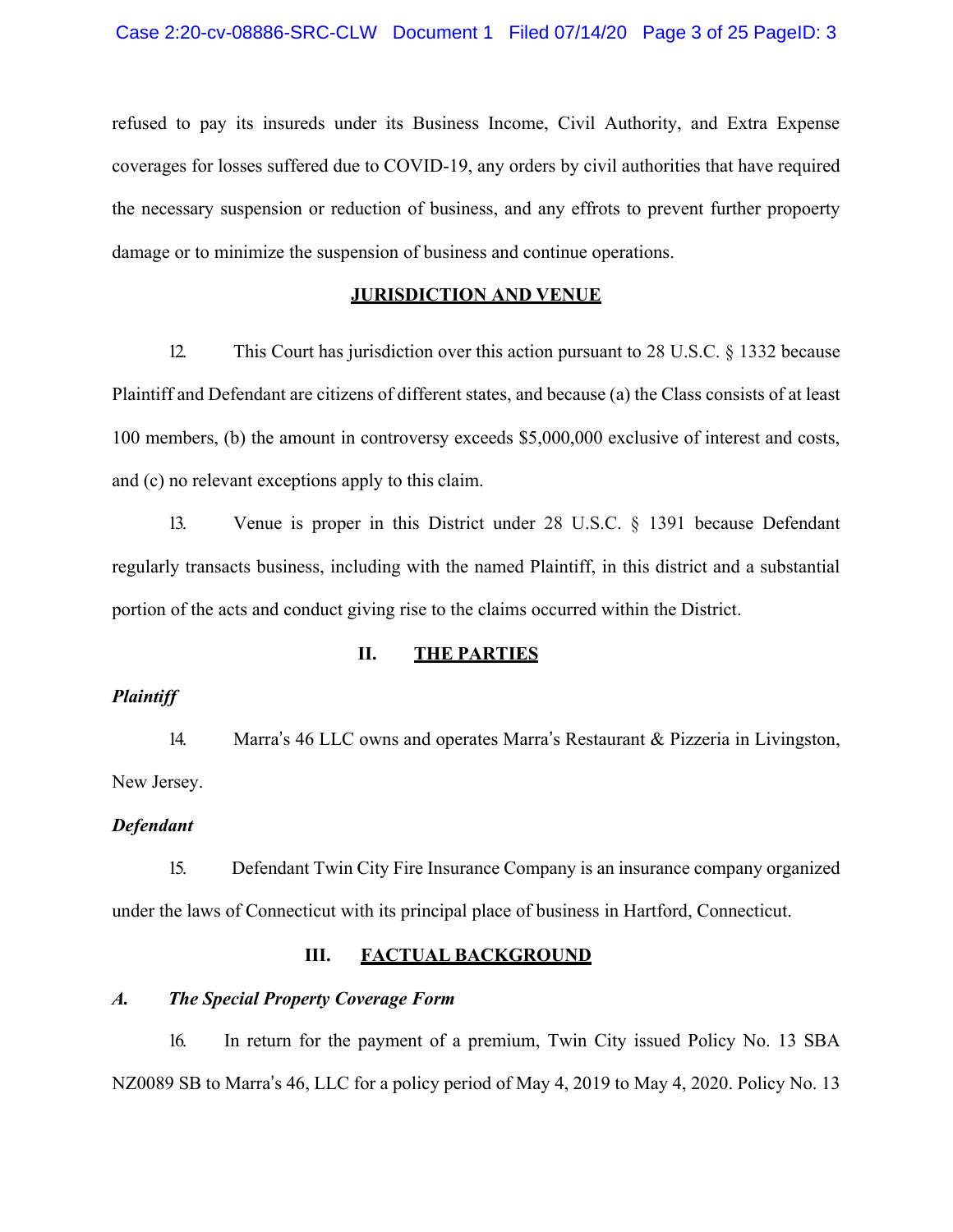SBA NZ0089 SB is attached hereto as **Exhibit A**. Marra's 46, LLC has performed all of its obligations under Policy No. 13 SBA NZ0089 SB, including the payment of premiums. The Covered Property, with respect to the Special Property Coverage Form, is 18 E Mount Pleasant Avenue, Livingston, New Jersey, 07039.

17. In many parts of the world, property insurance is sold on a specific peril basis. Such policies cover a risk of loss if that risk of loss is specifically listed (e.g., hurricane, earthquake, H1N1, etc.). Most property policies sold in the United States, however, including those sold by Twin City, are all-risk property damage policies. These types of policies cover all risks of loss except for risks that are expressly and specifically excluded. In the Special Property Coverage Form provided to Plaintiff, Twin City agreed to pay "Covered Causes of Loss," meaning direct physical loss to Covered Property unless the loss is excluded or limited by the policy.

18. Losses due to COVID-19 are a Covered Cause of Loss under Twin City policies with the Special Property Coverage Form.

19. In the Special Property Coverage Form, Twin City agreed to pay for its insureds' actual loss of Business Income sustained due to the necessary suspension of operations during the "period of restoration" caused by direct physical loss or damage. A "ppartial slowdown or complete cessation" of business activities at the Covered Property is a "suspension" under the policy for which Twin City agreed to pay for loss of Business Income during the :period of restoration" that begins with the date of physical loss or damage.

20. "Business Income" means net income (net profit or loss before income taxes) that Plaintiffs and the other Class members would have earned or incurred, as well as continuing normal operating expenses incurred, including payroll.

21. The presence of virus or disease can constitute physical damage to property, as the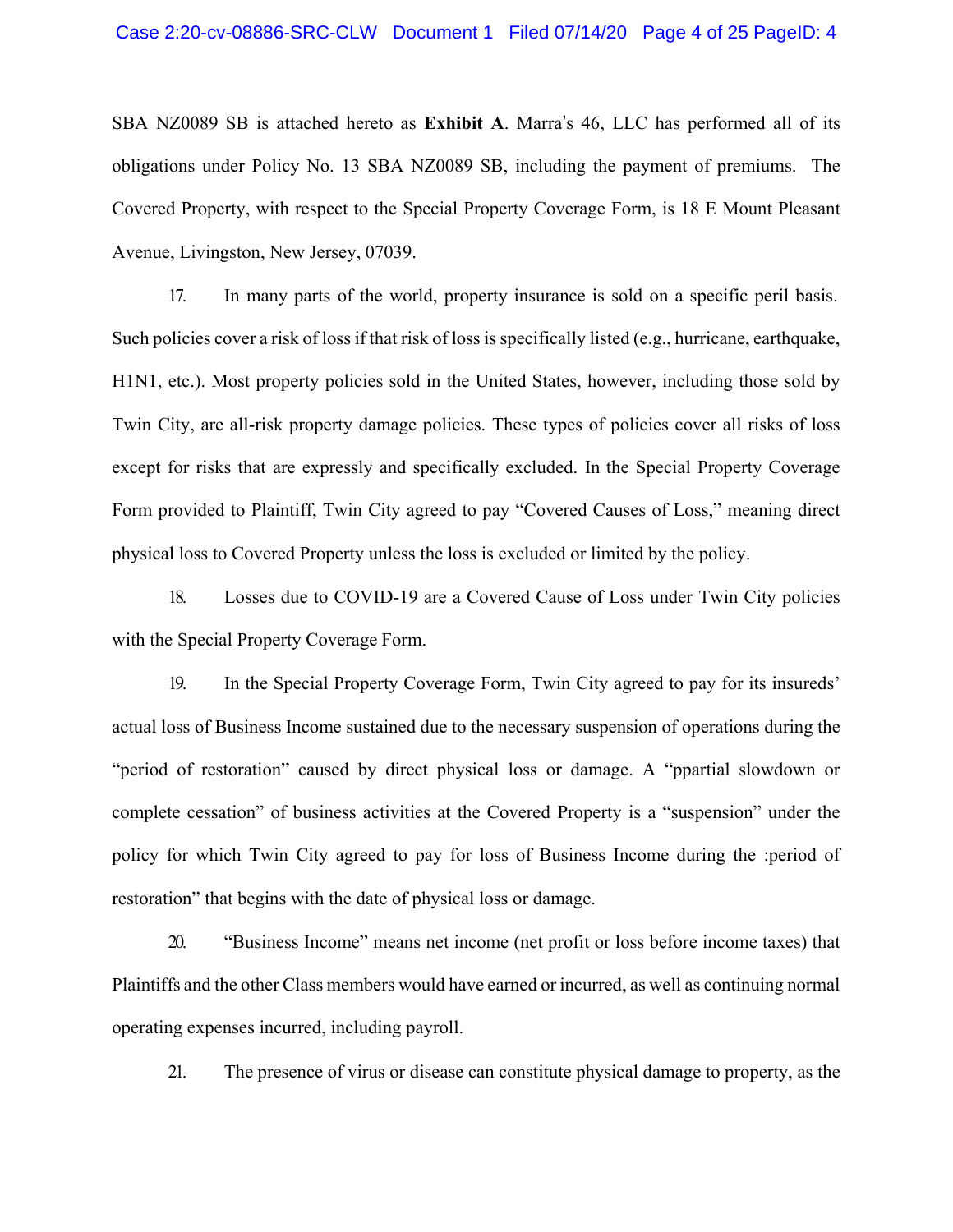insurance industry has recognized since at least 2006. When preparing so-called "virus" exclusions to be placed in some policies, but not others, the insurance industry drafting arm, ISO, circulated a statement to state insurance regulators that included the following:

> Disease-causing agents may render a product impure (change its quality or substance), or enable the spread of disease by their presence on interior building surfaces or the surfaces of personal property. When disease-causing viral or bacterial contamination occurs, potential claims involve the cost of replacement of property (for example, the milk), cost of decontamination (for example, interior building surfaces), and business interruption (time element) losses. Although building and personal property could arguably become contaminated (often temporarily) by such viruses and bacteria, the nature of the property itself would have a bearing on whether there is actual property damage. An allegation of property damage may be a point of disagreement in a particular case.

22. In the Special Property Coverage Form, Twin City also agreed to pay necessary

Extra Expense that its insureds incur during the "period of restoration" that the insureds would not have incurred if there had been no direct loss or damage to the Covered Property.

23. "Extra Expense" includes expenses to avoid or minimize the suspension of business, continue operations, and to repair or replace property.

24. Twin City also agreed to "pay for the actual loss of Business Income" that its insureds sustain when access to the Covered Property is specifically prohibited by order of a civil authority as the direct result of the risk of physical loss to property in the immediate area of the Covered Property.

25. Plaintiff's Twin City insurance policy also incorporates Twin City's "Limited Fungi, Bacteria or Virus Coverage" endorsement, which applies to the Specialty Property Coverage Form.

26. The Virus Coverage Endorsement provides limited coverage for losses caused by virus.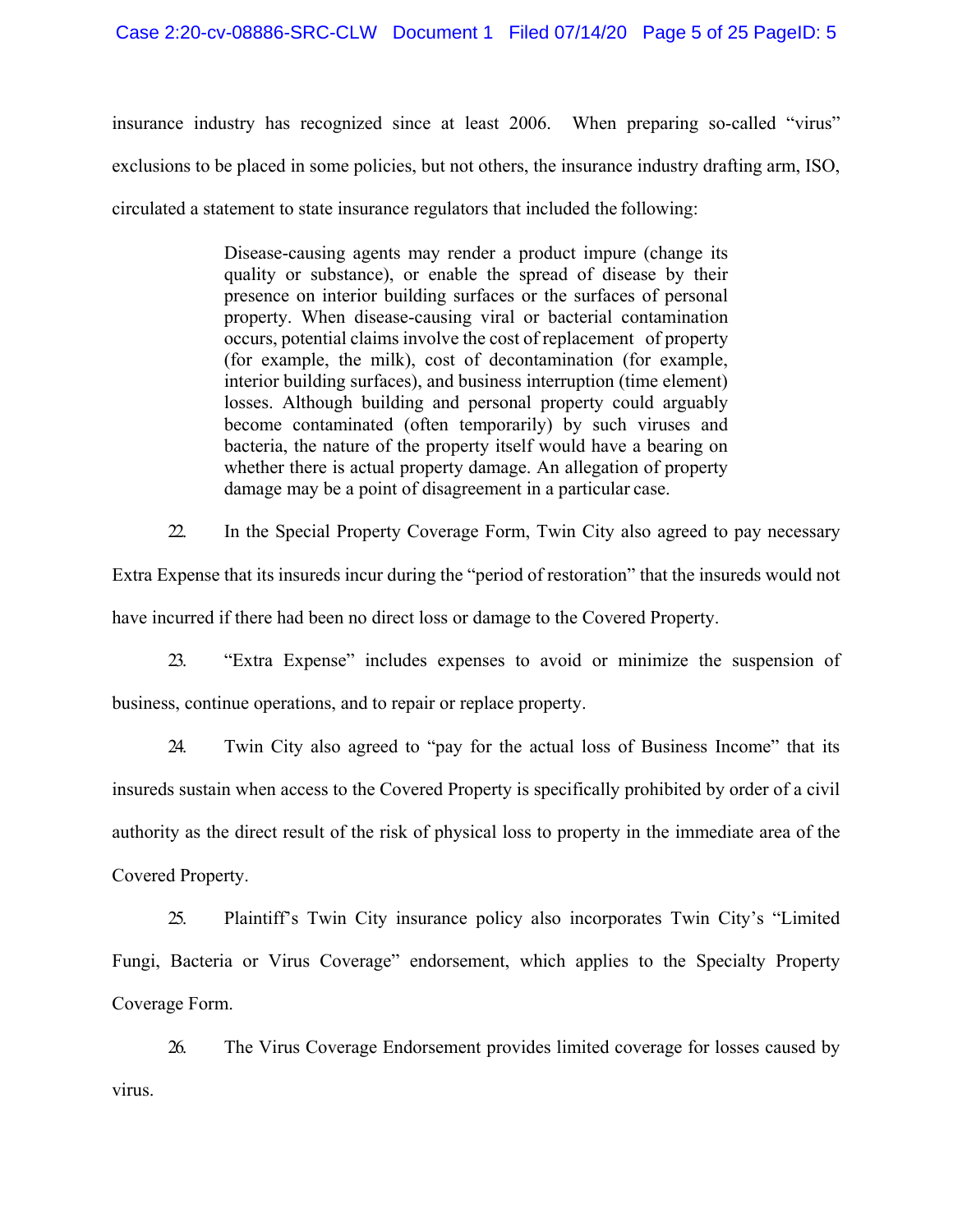27. The Virus Coverage Endorsement states, with respect to the Specialty Property Coverage Form's Time Element Coverages, that if a suspension of operations is "necessary due to loss or damage to property caused by ... virus," then Twin City's payment under the Time Element Coverage is limited to the amount of loss and expense sustained during a period of thirty days or the number of days indicated in the policy's declarations. The declarations pages in Plaintiff's policy provides for Business Income and Extra Expense coverage for thirty days.

28. Losses caused by COVID-19 and the related orders issued by local, state, and federal authorities triggered the Business Income, Extra Expense, Civil Authority, and Business Income from Dependent Properties provisions of the Twin City policy.

#### *B. The Covered Cause of Loss*

29. The presence of COVID-19 has caused civil authorities throughout the country to issue orders requiring the suspension of business at a wide range of establishments, including civil authorities with jurisdiction over Plaintiff's business (the "Closure Orders").

#### **The New Jersey Closure Orders**

30. On March 9, 2020, New Jersey Governor Philip Murphy issued Executive Order 103 instituting a state of emergency for Covid-19. Governor Murphy sought to fully and adequately protect the health, safety, and welfare of the citizens of the State of New Jersey from any actual or potential threat or danger that may exist from the possible exposure to Covid-19.

31. On March 16, 2020, Governor Murphy issued Executive Order 104, limiting restaurants to only food delivery and/or takeout services. This order also restricted the hours of operation for any restaurant.

32. The purpose of Executive Order 104 was to announce aggressive social distancing measures to mitigate further spread of Covid-19 in New Jersey.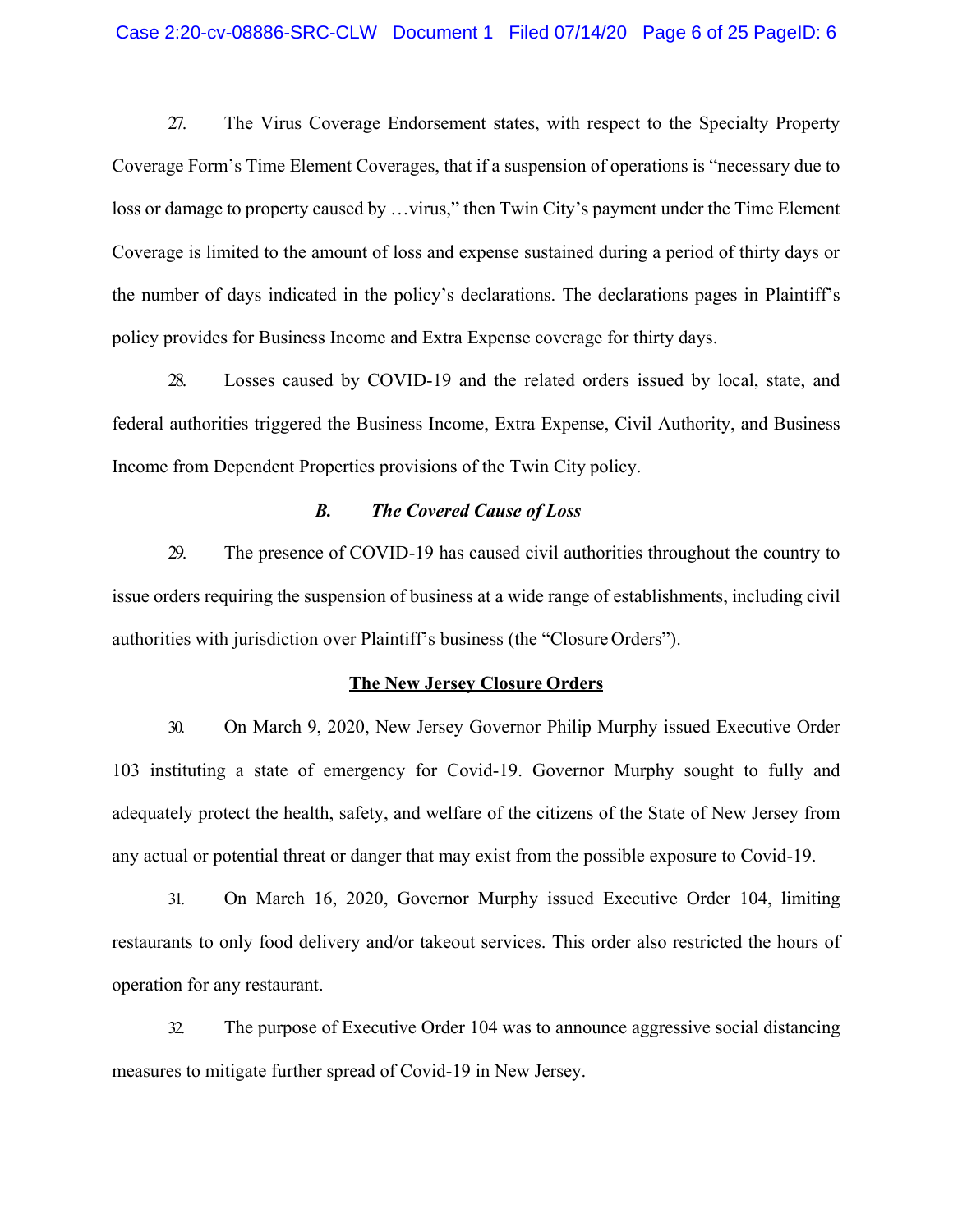#### Case 2:20-cv-08886-SRC-CLW Document 1 Filed 07/14/20 Page 7 of 25 PageID: 7

33. On March 21, 2020, Governor Murphy issued Executive Order 107, directing all residents to stay at home until further notice.

34. On April 7, 2020, Governor Murphy issued Executive Order 119, extending the public health emergency in New Jersey.

28. On April 11, 2020, Governor Murphy issued Executive Order 125, implementing additional mitigation requirements on NJ Transit, private carriers, and restaurants to limit the spread of covid-19.

29. Executive Order 125 further limited occupancy in any restaurant to 10% of the stated maximum capacity.

30. On May 6, 2020, Governor Murphy issued Executive Order 138, extending his prior executive order declaring a public health emergency in New Jersey.

31. On June 3, 2020, Governor Murphy issued Executive Order 150, announcing the protocols for restaurants to begin in-person service at outdoor areas, effective June 15, 2020.

32. On June 4, 2020, Governor Murphy issued Executive Order 151, extending his prior executive order declaring a public health emergency in New Jersey.

33. On June 26, 2020, Governor Murphy issued Executive Order 157 announcing protocols for restaurants to being in person service at indoor areas beginning July 2, 2020, so long as, among other things, the number of patrons indoors does not exceed 25% of the establishment's capacity.

34. On June 29, 2020, Governor Murphy issued Executive Order 158, which paused the resumption of indoor dining in New Jersey.

## **The Impact of COVID-19 and the Closure Orders**

35. The presence of COVID-19 caused "direct physical loss of or physical damage" to the "Covered Property" under the Plaintiff's policy, and the policies of the other Class members,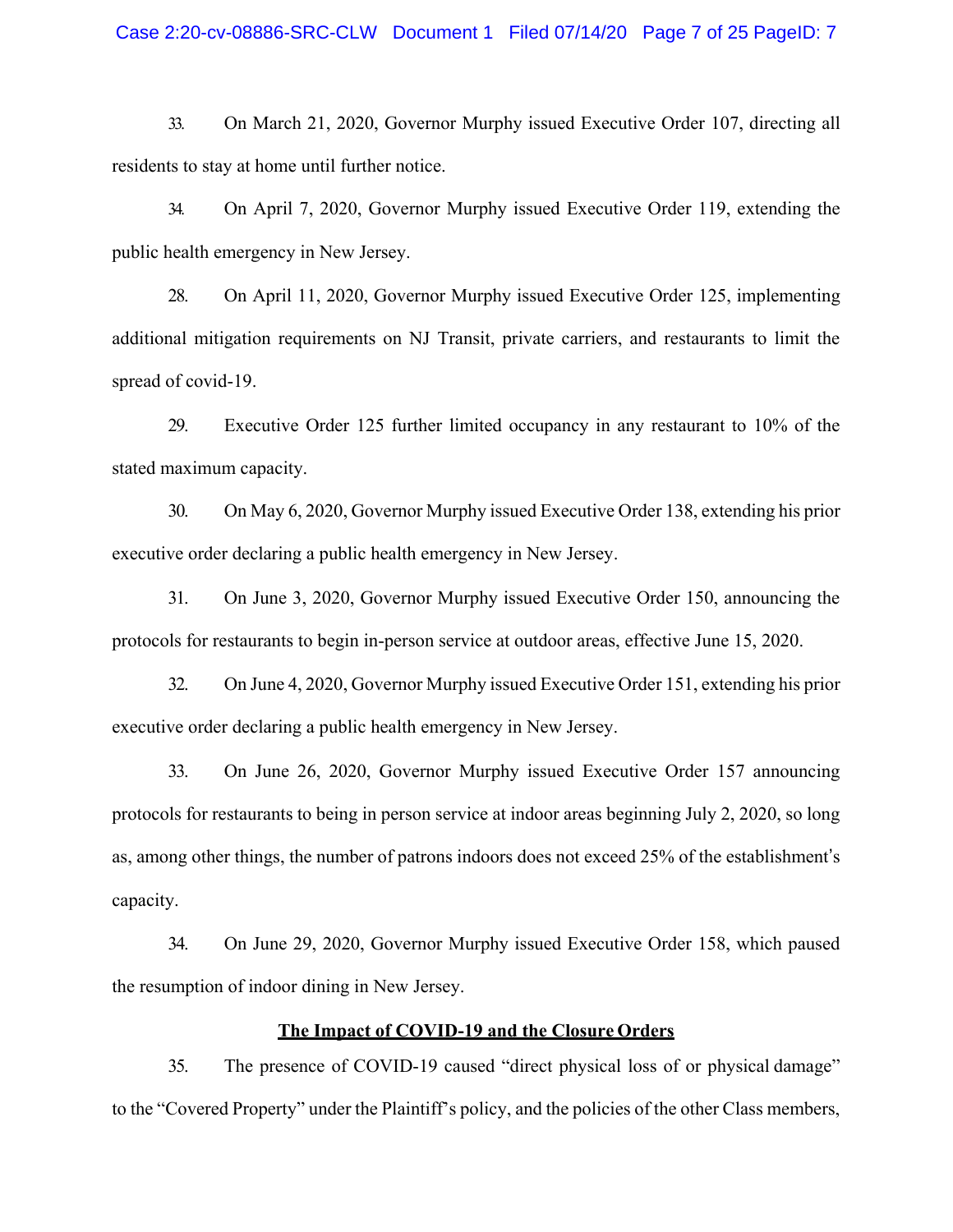#### Case 2:20-cv-08886-SRC-CLW Document 1 Filed 07/14/20 Page 8 of 25 PageID: 8

by denying use of and damaging the covered property, and by causing a necessary suspension of operations during a period of restoration.

36. The Closure Orders, including the issuance of New Jersey Executive Order Nos. 104, 104, 107, 119, 125, 138, 150, 151, 157, and 158 prohibited access to Plaintiff's and the other Class members' Covered Property, and the area immediately surrounding Covered Property, in response to dangerous physical conditions resulting from a Covered Cause of Loss.

37. As a result of the presence of COVID-19 and the Closure Orders, Plaintiff and the other Class members lost Business Income and incurred Extra Expense.

38. On or about March 18, 2020, Marra's 46, LLC submitted a claim under the Policy.

39. On April 1, 2020, Twin City denied the claim.

40. Indeed, Twin City has, on a widescale basis with many if not all of its insureds, refused to provide Business Income and Extra Expense, Civil Authority, and Business Income from Dependent Properties coverage due to COVID-19 and the resultant executive orders by civil authorities that have required the suspension of practice.

# **IV. CLASS ACTION ALLEGATIONS**

41. Plaintiff brings this action pursuant to Rules 23(a), 23(b)(1), 23(b)(2), 23(b)(3), and 23(c)(4) of the Federal Rules of Civil Procedure, individually and on behalf of all others similarly situated.

42. Plaintiff Marra's 46, LLC seeks to represent nationwide classes defined as:

 $\bullet$  All persons and entities that: (a) had Business Income coverage under a property insurance policy issued by Twin city; (b) suffered a suspension of their operations related to COVID-19, at the premises covered by their Twin City property insurance policy; (c) made a claim under their property insurance policy issued by Twin City; and (d) were denied Business Income coverage by Twin City for the suspension of practice resulting from the presence or threat of COVID-19 (the "Business Income Breach Class").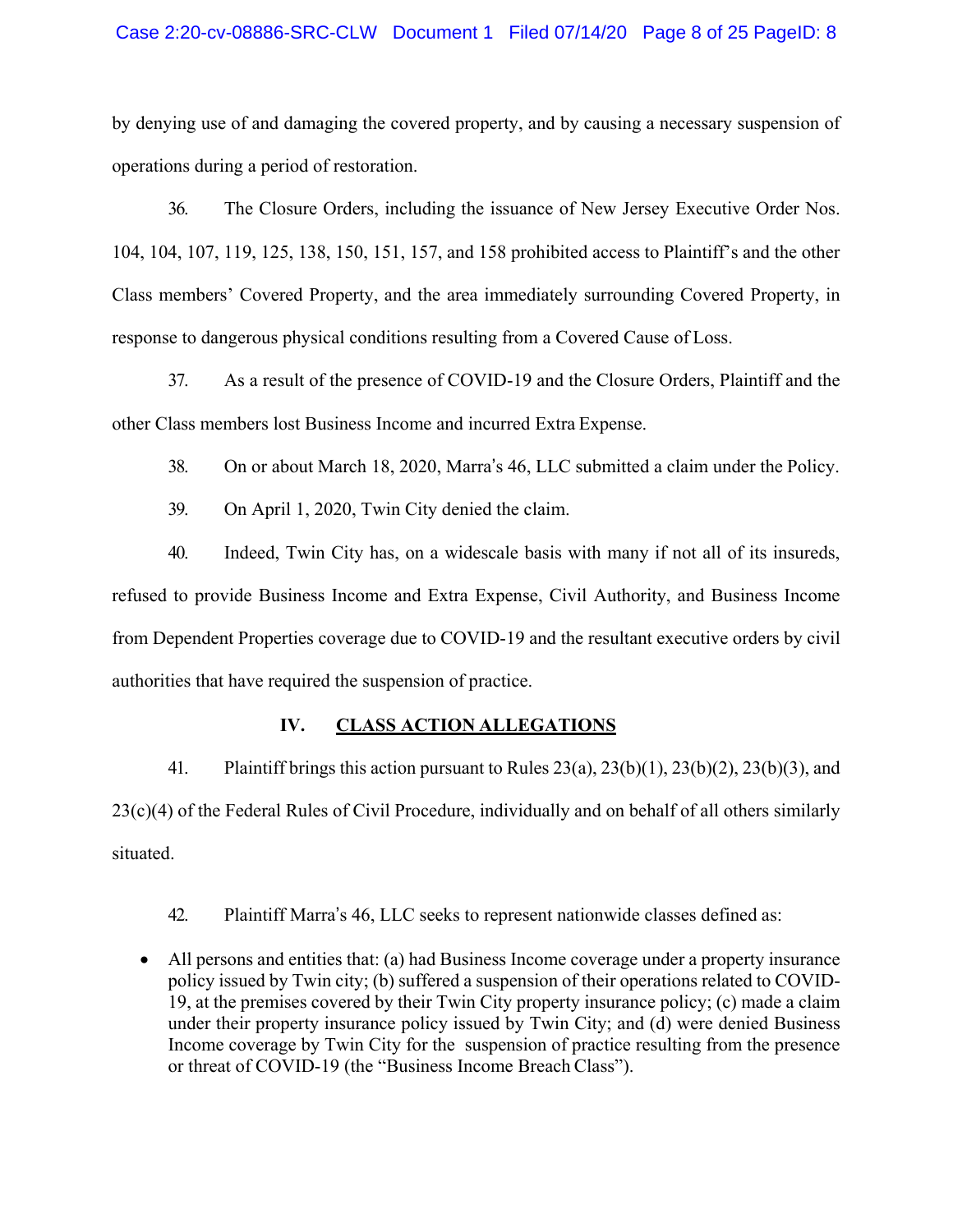- All persons and entities that: (a) had Civil Authority coverage under a property insurance policy issued by Twin City; (b) suffered loss of Business Income and/or Extra Expense caused by action of a civil authority; (c) made a claim under their property insurance policy issued by Twin City; and (d) were denied Civil Authority coverage by Twin City for the loss of Business Income and/or Extra Expense caused by a Closure Order (the "Civil Authority Breach Class").
- All persons and entities that: (a) had Extra Expense coverage under a property insurance policy issued by Twin City; (b) sought to minimize the suspension of business in connection with COVID-19 at the premises covered by their Twin City property insurance policy; (c) made a claim under their property insurance policy issued by Twin City; and (d) were denied Extra Expense coverage by Twin City despite their efforts to minimize the suspension of their practice caused by COVID-19 (the "Extra Expense Breach Class").
- All persons and entities that: (a) had a Business Income from Dependent Properties provision under a property insurance policy issued by Twin City; (b) sought to prevent property damage caused by COVID-19 by suspending or reducing their practice, at the premises covered by their Twin City property insurance policy; (c) made a claim under their property insurance policy issued by Twin City; and (d) were denied Business Income from Dependent Properties coverage by Twin City in connection with the suspension of their practice caused by COVID-19 (the "Business Income from Dependent Properties Breach Class").
	- 41. Plaintiff Marra's 46, LLC also seeks to represent nationwide classes defined as:
- All persons and entities with Business Income coverage under a property insurance policy issued by Twin City that suffered a suspension of their practice due to COVID-19 at the premises covered by the business income coverage (the "Business Income Declaratory Judgment Class").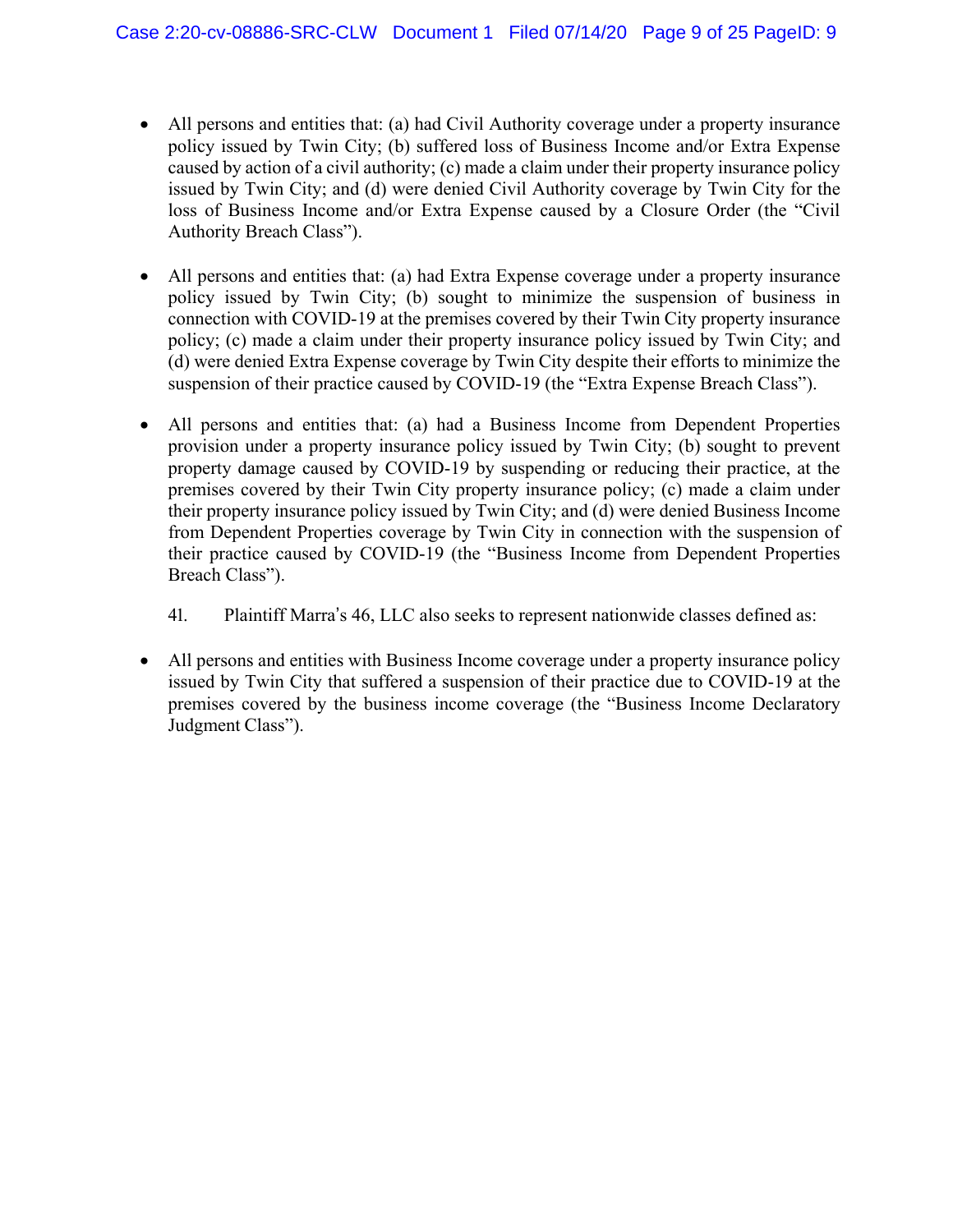- All persons and entities with Civil Authority coverage under a property insurance policy issued by Twin City that suffered loss of Practice Income and/or Extra Expense caused by a Closure Order (the "Civil Authority Declaratory Judgment Class").
- All persons and entities with Extra Expense coverage under a property insurance policy issued by Twin City that sought to minimize the suspension of their practice in connection with COVID-19 at the premises covered by their Twin City property insurance policy (the "Extra Expense Declaratory Judgment Class").
- All persons and entities with a Business Income from Dependent Properties provision under a property insurance policy issued by Twin City that sought to prevent property damage caused by COVID-19 by suspending or reducing practice operations, at the premises covered by their Twin City property insurance policy (the "Business Income from Dependent Properties Declaratory Judgment Class").

42. Excluded from each defined Class is Defendant and any of its members, affiliates, parents, subsidiaries, officers, directors, employees, successors, or assigns; governmental entities; and the Court staff assigned to this case and their immediate family members. Plaintiff reserves the right to modify or amend each of the Class definitions, as appropriate, during the course of this litigation.

43. This action has been brought and may properly be maintained on behalf of each Class proposed herein under the criteria of Rule 23 of the Federal Rules of Civil Procedure.

44. **Numerosity—Federal Rule of Civil Procedure 23(a)(1).** The members of each defined Class are so numerous that individual joinder of all Class members is impracticable. While Plaintiff is informed and believes that there are thousands of members of each Class, the precise number of Class members is unknown to Plaintiff but may be ascertained from Defendant's books and records. Class members may be notified of the pendency of this action by recognized, Courtapproved notice dissemination methods, which may include U.S. Mail, electronic mail, internet postings, and/or published notice.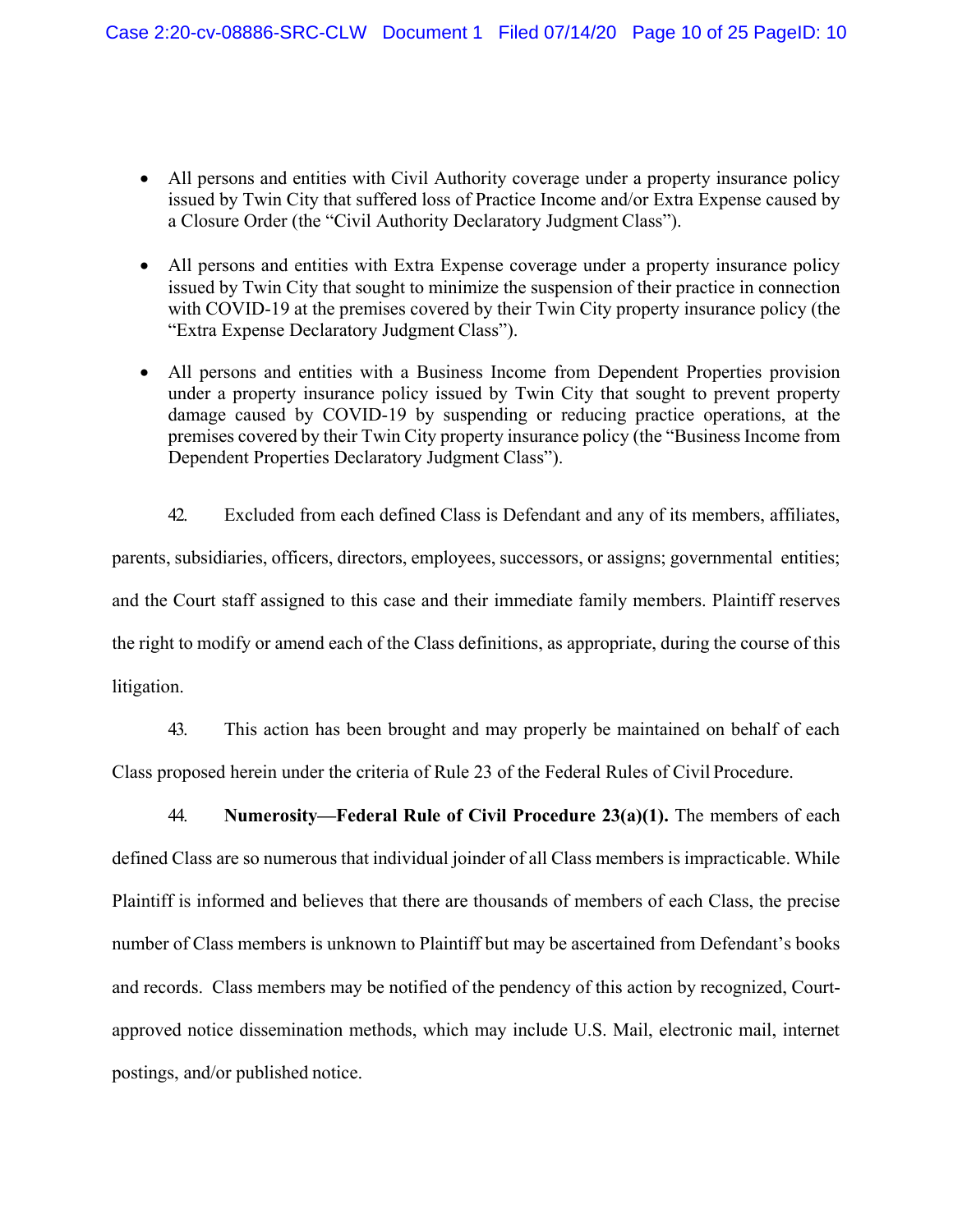## 45. **Commonality and Predominance—Federal Rule of Civil Procedure 23(a)(2)**

**and 23(b)(3).** This action involves common questions of law and fact, which predominate over any questions affecting only individual Class members, including, without limitation:

- a. whether Twin City issued all-risk policies to the members of the Class in exchange for payment of premiums by the Class members;
- b. whether the Class suffered a covered loss based on the common policies issued to members of the Class;
- c. whether Twin City wrongfully denied all claims based on COVID-19;
- d. whether Twin City's Business Income coverage applies to a suspension of operations caused by COVID-19;
- e. whether Twin City's Civil Authority coverage applies to a loss of Business Income caused by the orders of state governors requiring the suspension of practice as a result of COVID-19;
- f. whether Twin City's Extra Expense coverage applies to efforts to minimize a loss caused by COVID-19;
- g. whether Twin City's Business Income from Dependent Properties provision applies to a suspension of operations caused by COVID-19;
- h. whether Twin City has breached its contracts of insurance through a blanket denial of all claims based on business interruption, income loss or closures related to COVID-19 and the related closures; and
- i. whether Plaintiff and the Class are entitled to an award of reasonable attorney fees, interest and costs.
- 46. **Typicality—Federal Rule of Civil Procedure 23(a)(3).** Plaintiff's claims are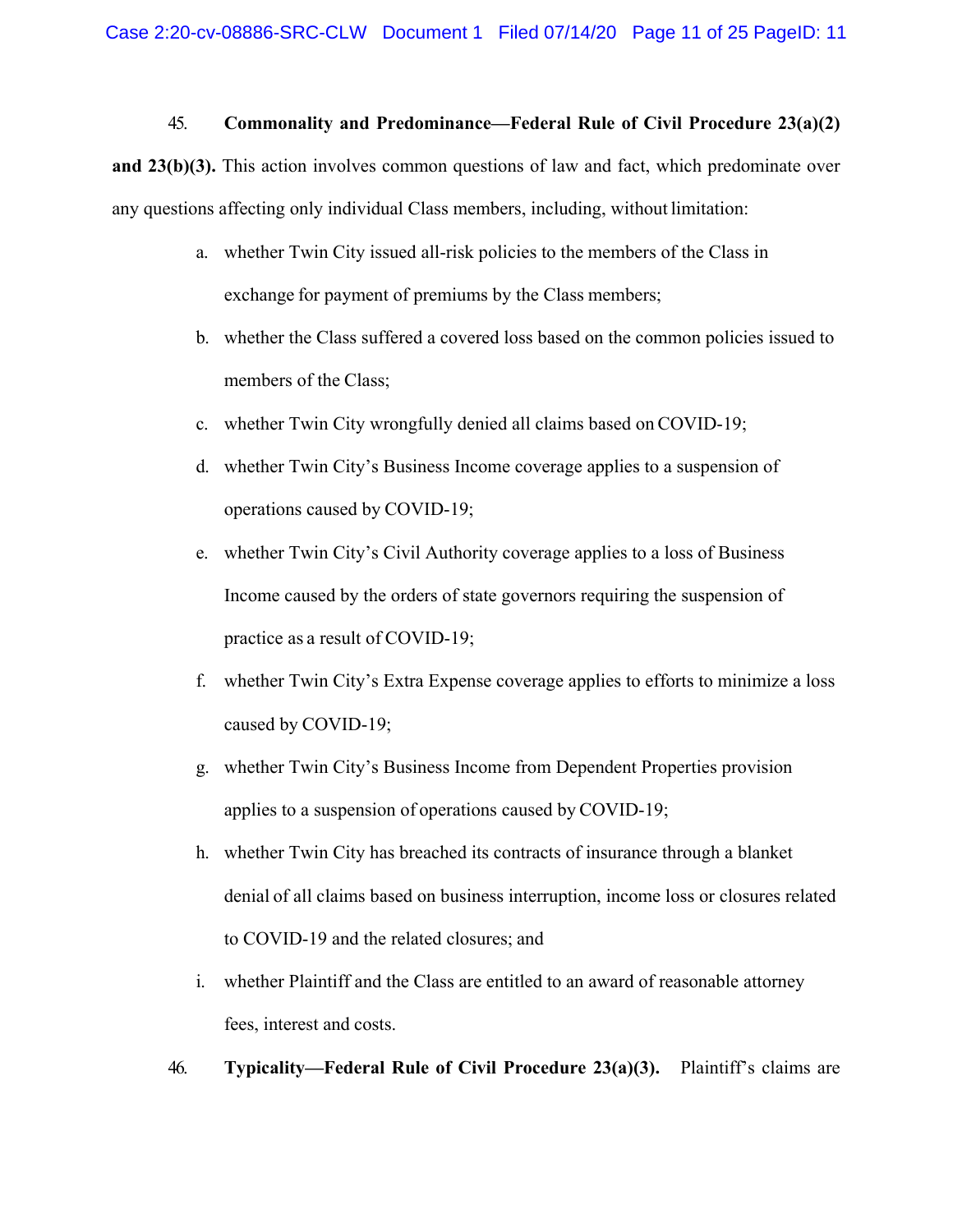typical of the other Class members' claims because Plaintiff and the other Class members are similarly affected by Defendant's refusal to pay under its Business Income, Civil Authority, Extra Expense, and Business Income from Dependent Properties coverages. Plaintiff's claims are based upon the same legal theories as those of the other Class members. Plaintiff and the other Class members sustained damages as a direct and proximate result of the same wrongful practices in which Defendant engaged.

47. **Adequacy of Representation—Federal Rule of Civil Procedure 23(a)(4).** Plaintiff is an adequate Class representative because its interests do not conflict with the interests of the other Class members who it seeks to represent, Plaintiff has retained counsel competent and experienced in complex class action litigation, including successfully litigating class action cases similar to this one, where insurers breached contracts with insureds by failing to pay the amounts owed under their policies, and Plaintiff intends to prosecute this action vigorously. The interests of the above-defined Classes will be fairly and adequately protected by Plaintiff and its counsel.

48. **Inconsistent or Varying Adjudications and the Risk of Impediments to Other Class Members' Interests—Federal Rule of Civil Procedure 23(b)(1).** Plaintiff seeks classwide adjudication as to the interpretation, and resultant scope, of Defendant's Business Income, Civil Authority, Extra Expense, and Business Income from Dependent Properties coverages. The prosecution of separate actions by individual members of the Classes would create an immediate risk of inconsistent or varying adjudications that would establish incompatible standards of conduct for the Defendant. Moreover, the adjudications sought by Plaintiff could, as a practical matter, substantially impair or impede the ability of other Class members, who are not parties to this action, to protect their interests.

49. **Declaratory and Injunctive Relief—Federal Rule of Civil Procedure 23(b)(2).**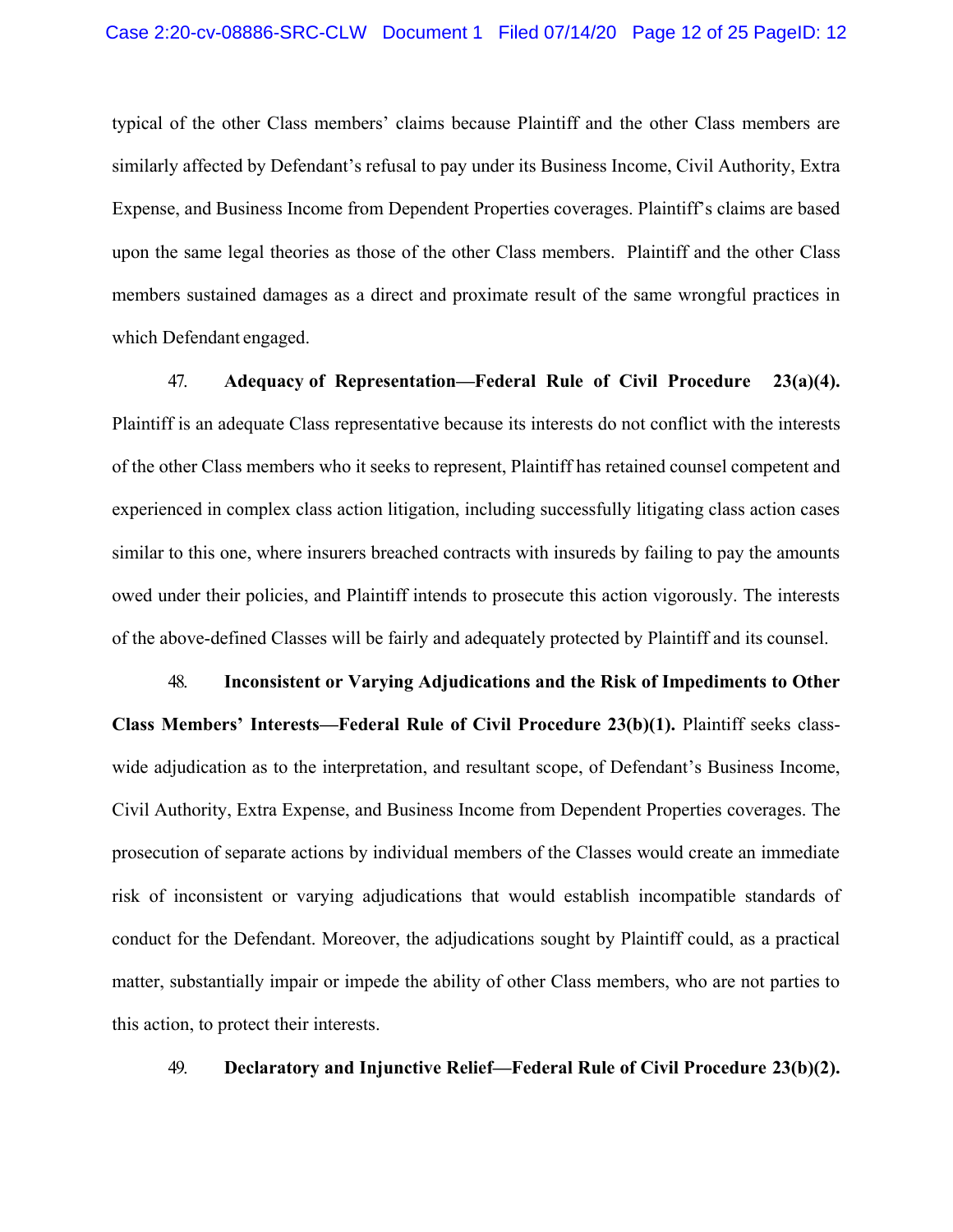Defendant acted or refused to act on grounds generally applicable to Plaintiff and the other Class members, thereby making appropriate final injunctive relief and declaratory relief, as described below, with respect to the Class members.

50. **Superiority—Federal Rule of Civil Procedure 23(b)(3).** A class action is superior to any other available means for the fair and efficient adjudication of this controversy, and no unusual difficulties are likely to be encountered in the management of this class action. Individualized litigation creates a potential for inconsistent or contradictory judgments and increases the delay and expense to all parties and the court system. By contrast, the class action device presents far fewer management difficulties, and provides the benefits of single adjudication, economy of scale, and comprehensive supervision by a single court.

#### **V. CLAIMS FOR RELIEF**

### **COUNT I BREACH OF CONTRACT -- BUSINESS INCOME COVERAGE (Claim Brought on Behalf of the Business Income Breach Class)**

51. Plaintiff Marra's 46, LLC repeats and realleges Paragraphs 1-50 as if fully set forth herein.

52. Plaintiff brings this Count individually and on behalf of the other members of the Business Income Breach Class.

53. Plaintiff's Twin City insurance policy, as well as those of the other Business Income Breach Class members, are contracts under which Twin City was paid premiums in exchange for its promise to pay Plaintiff's and the other Business Income Breach Class members' losses for claims covered by the policy.

54. In the Special Property Coverage Form, Twin City agreed to pay for its insureds' actual loss of Practice Income sustained due to the necessary suspension of operations during the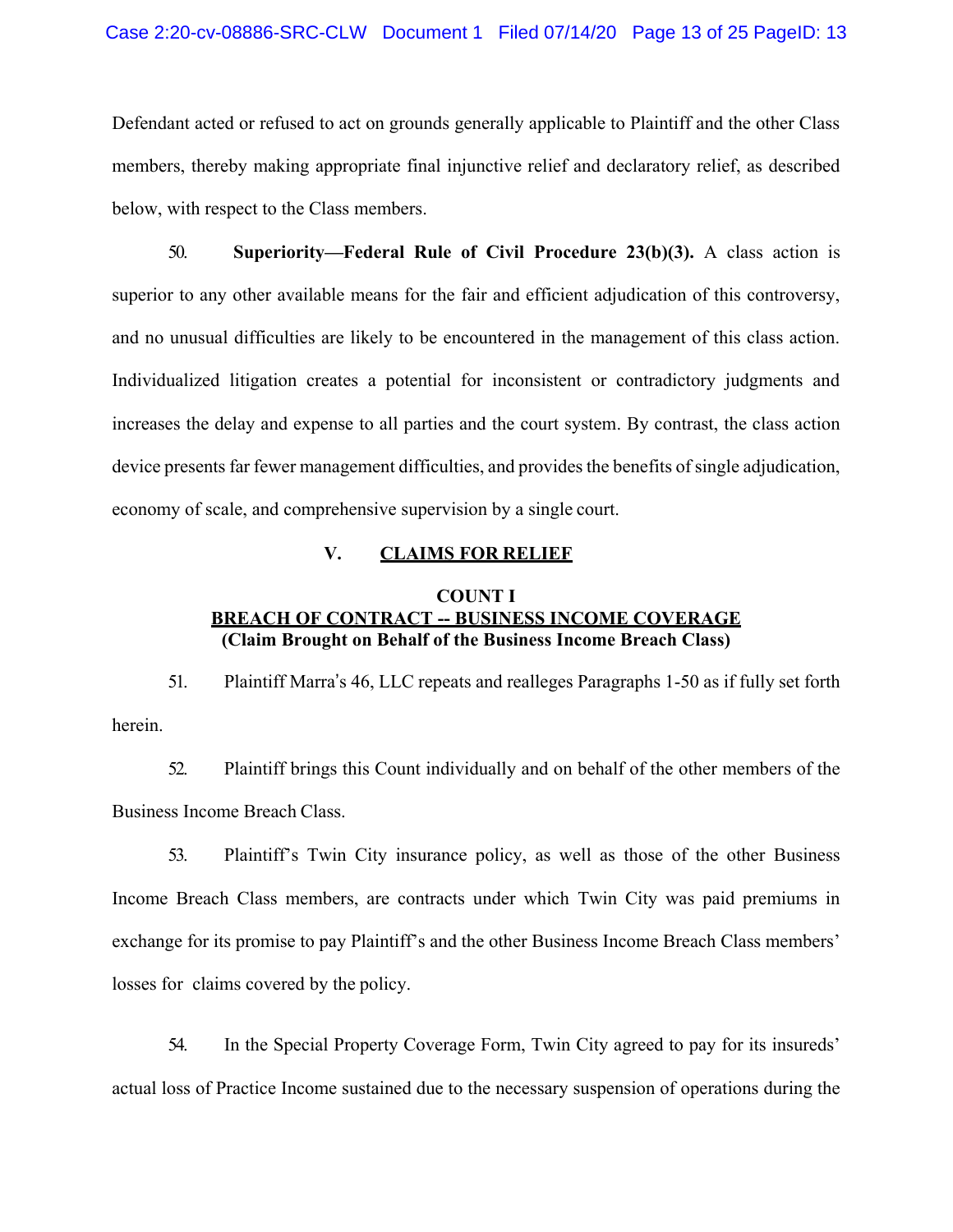"period of restoration."

55. "Business Income" means net income (net profit or loss before income taxes) that Plaintiff and the other Class Members would have earned or incurred, as well as continuing normal operating expenses incurred.

56. COVID-19 caused direct physical loss and damage to Plaintiff's and the other Business Income Breach Class members' Covered Properties, requiring suspension of operations at their Covered Properties. Losses caused by COVID-19 thus triggered the Business Income provision of Plaintiff's and the other Business Income Breach Class members' Twin City's insurance policies.

57. Plaintiff and the other Business Income Breach Class members have complied with all applicable provisions of their policies and/or those provisions have been waived by Twin City or Twin City is estopped from asserting them, and yet Twin City has abrogated its insurance coverage obligations pursuant to the Policies' clear and unambiguous terms.

58. By denying coverage for any Business Income losses incurred by Plaintiff and the other Business Income Breach Class members in connection with the COVID-19 pandemic, Twin City has breached its coverage obligations under the Policies.

59. As a result of Twin City's breaches of the Policies, Plaintiff and the other Business Income Breach Class members have sustained substantial damages for which Twin City is liable, in an amount to be established at trial.

## **COUNT II BREACH OF CONTRACT – CIVIL AUTHORITY COVERAGE (Claim Brought on Behalf of the Civil Authority Breach Class)**

60. Plaintiff Marra's 46, LLC repeats and realleges Paragraphs 1-50 as if fully set forth herein.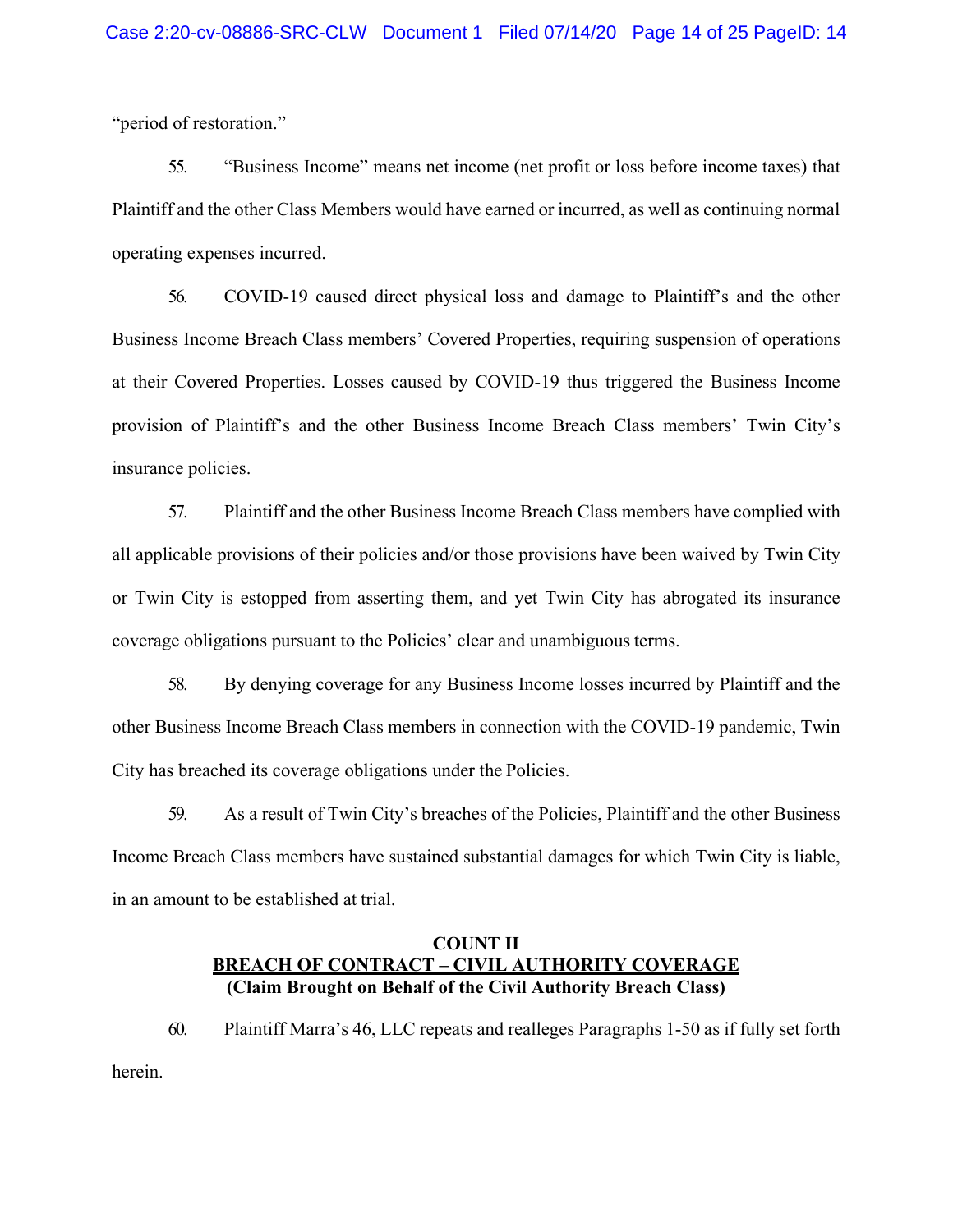#### Case 2:20-cv-08886-SRC-CLW Document 1 Filed 07/14/20 Page 15 of 25 PageID: 15

61. Plaintiff brings this Count individually and on behalf of the other members of the Civil Authority Breach Class.

62. Plaintiff's Twin City insurance policy, as well as those of the other Civil Authority Breach Class members, are contracts under which Twin City was paid premiums in exchange for its promise to pay Plaintiff's and the other Civil Authority Breach Class members' losses for claims covered by the policy.

63. Twin City promised to pay "the actual loss of business income" that a policyholder sustains "when access to your scheduled premises is specifically prohibited by order of a civil authority as the direct result of a Covered Cause of Loss to property in the immediate area of your "scheduled premises."

64. The Closure Orders triggered the Civil Authority provision under Plaintiff's and the other members of the Civil Authority Breach Class's Twin City insurance policies.

65. Plaintiff and the other members of the Civil Authority Breach Class have complied with all applicable provisions of the Policies and/or those provisions have been waived by Twin City or Twin City is estopped from asserting them, and yet Twin City has abrogated its insurance coverage obligations pursuant to the Policies' clear and unambiguous terms.

66. By denying coverage for any practice losses incurred by Plaintiff and other members of the Civil Authority Breach Class in connection with the Closure Orders and the COVID-19 pandemic, Twin City has breached its coverage obligations under the Policies.

67. As a result of Twin City's breaches of the Policies, Plaintiff and the other members of the Civil Authority Breach Class have sustained substantial damages for which Twin City is liable, in an amount to be established at trial.

## **COUNT III BREACH OF CONTRACT – EXTRA EXPENSE COVERAGE**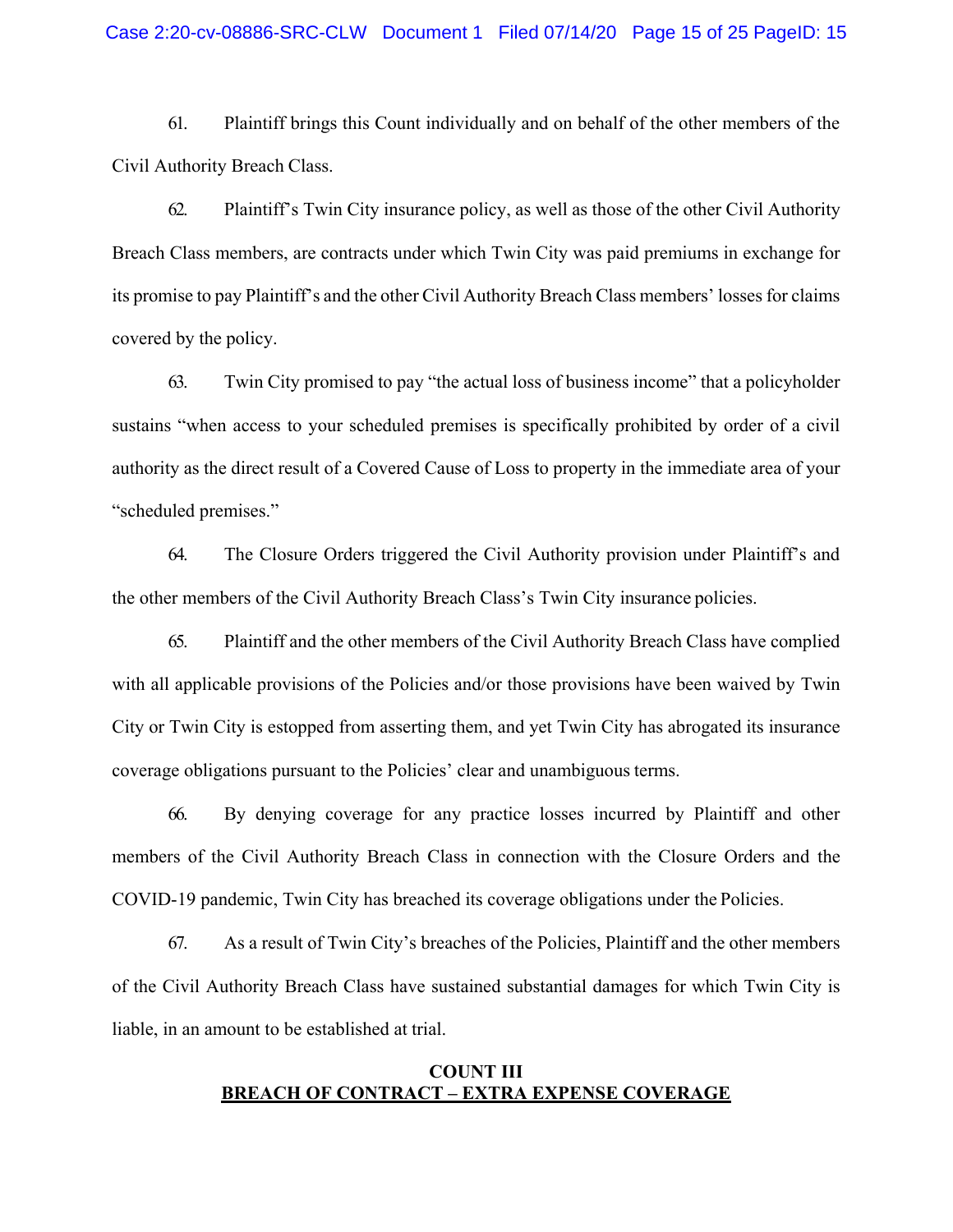## **(Claim Brought on Behalf of the Extra Expense Breach Class)**

68. Plaintiff Marra's 46, LLC repeats and realleges Paragraphs 1-50 as if fully set forth herein.

69. Plaintiff brings this Count individually and on behalf of the other members of the Extra Expense Breach Class.

70. Plaintiff's Twin City insurance policy, as well as those of the other Extra Expense Breach Class members, are contracts under which Twin City was paid premiums in exchange for its promise to pay Plaintiff's and the other Extra Expense Breach Class members' losses for claims covered by the policy.

71. In the Special Property Coverage Form, Twin City also agreed to pay necessary Extra Expense that its insureds incur during the "period of restoration" "due to damage by a covered cause of loss" to the Covered Property.

72. "Extra Expense" means expenses necessarily incurred by a policyholder "during the period of restoration to continue normal services and operations."

73. Due to COVID-19 and the Closure Orders, Plaintiff and the other members of the Extra Expense Breach Class incurred Extra Expense at Covered Property

74. Plaintiff and the other members of the Extra Expense Breach Class have complied with all applicable provisions of the Policies and/or those provisions have been waived by Twin City or Twin city is estopped from asserting them, and yet Twin City has abrogated its insurance coverage obligations pursuant to the Policies' clear and unambiguousterms.

75. By denying coverage for any business losses incurred by Plaintiff and the other members of the Extra Expense Breach Class in connection with the Closure Orders and the COVID-19 pandemic, Twin City has breached its coverage obligations under the Policies.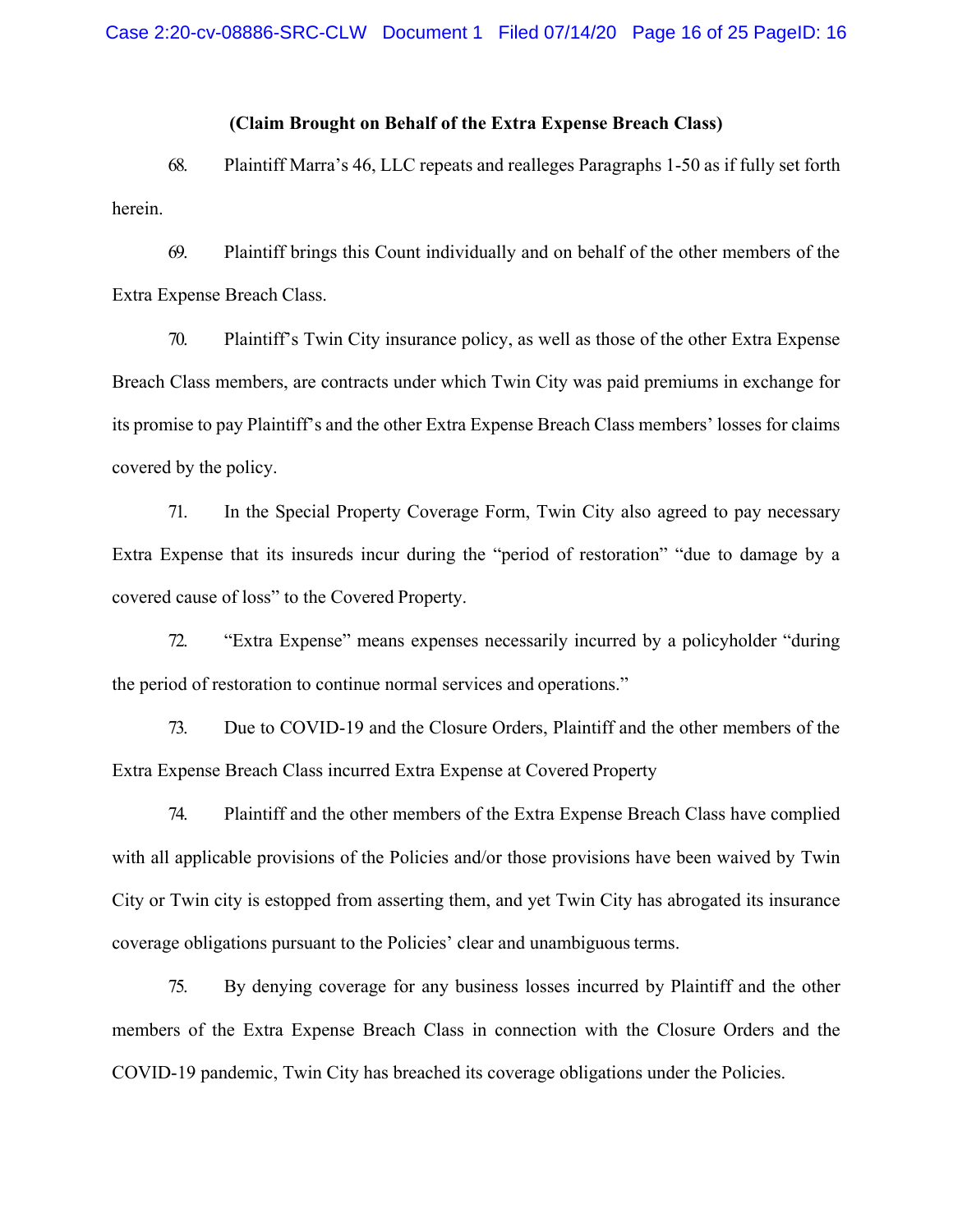Case 2:20-cv-08886-SRC-CLW Document 1 Filed 07/14/20 Page 17 of 25 PageID: 17

76. As a result of Twin City's breaches of the Policies, Plaintiff and the other members of the Extra Expense Breach Class have sustained substantial damages for which Twin City is liable, in an amount to be established at trial.

#### **COUNT IV**

#### **BREACH OF CONTRACT – BUSINESS INCOME FROM DEPENDENT PROPERTIES (Claim Brought on Behalf of the Business Income from Dependent Properties Breach Class)**

77. Plaintiff Marra's 46, LLC repeats and realleges Paragraphs 1-50 as if fully set forth herein.

78. Plaintiff brings this Count individually and on behalf of the other members of the Business Income from Dependent Properties Breach Class.

79. Plaintiff's Twin City insurance policy, as well as those of the other Business Income from Dependent Properties Breach Class members, are contracts under which Twin City was paid premiums in exchange for its promise to pay Plaintiff's and the other Business Income from Dependent Properties Breach Class members' losses for claims covered by the policy.

80. Plaintiff and the other members of the Business Income from Dependent Properties Breach Class have complied with all applicable provisions of the Policies and/or those provisions have been waived by Twin City or Twin City is estopped from asserting them, and yet Twin City has abrogated its insurance coverage obligations pursuant to the Policies' clear and unambiguous terms.

81. By denying coverage for any Business Income from Dependent Properties losses incurred by Plaintiff and the other members of the Business Income from Dependent Properties Breach Class in connection with the Closure Orders and the COVID-19 pandemic, Twin City has breached its coverage obligations under the Policies.

82. As a result of Twin City's breaches of the Policies, Plaintiff and the other members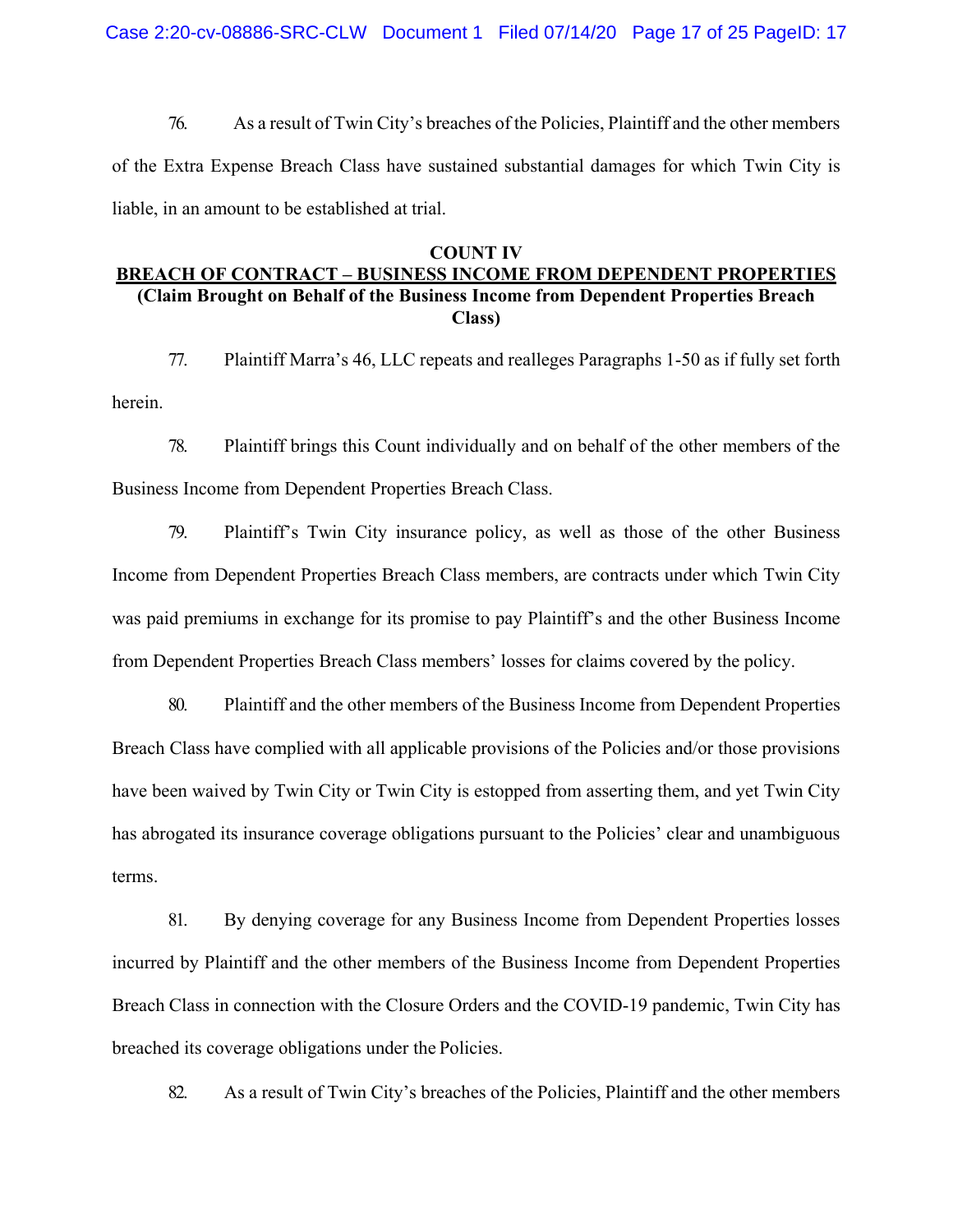Case 2:20-cv-08886-SRC-CLW Document 1 Filed 07/14/20 Page 18 of 25 PageID: 18

of the Business Income from Dependent Properties Breach Class have sustained substantial damages for which Twin City is liable, in an amount to be established at trial.

## **COUNT V DECLARATORY JUDGMENT – BUSINESS INCOME COVERAGE (Claim Brought on Behalf of the Business Income Declaratory Judgment Class)**

83. Plaintiff Marra's 46, LLC repeats and realleges Paragraphs 1-50 as if fully set forth herein.

84. Plaintiff brings this Count individually and on behalf of the other members of the Business Income Declaratory Judgment Class.

85. Plaintiff's Twin City insurance policy, as well as those of the other Business Income Declaratory Judgment Class members, are contracts under which Twin City was paid premiums in exchange for its promise to pay Plaintiff's and the other Business Income Declaratory Judgment Class members' losses for claims covered by the Policy.

86. Plaintiff and the other Business Income Declaratory Judgment Class members have complied with all applicable provisions of the Policies and/or those provisions have been waived by Twin City or Twin City is estopped from asserting them, and yet Twin City has abrogated its insurance coverage obligations pursuant to the Policies' clear and unambiguous terms and has wrongfully and illegally refused to provide coverage to which Plaintiff and other members of the Business Income Declaratory Judgment Class are entitled.

87. Twin City has denied claims related to COVID-19 on a uniform and class wide basis, without individual bases or investigations, such that the Court can render declaratory judgment irrespective of whether members of the Class have filed a claim.

88. An actual case or controversy exists regarding Plaintiff's and the other Business Income Declaratory Judgment Class members' rights and Twin City's obligations under the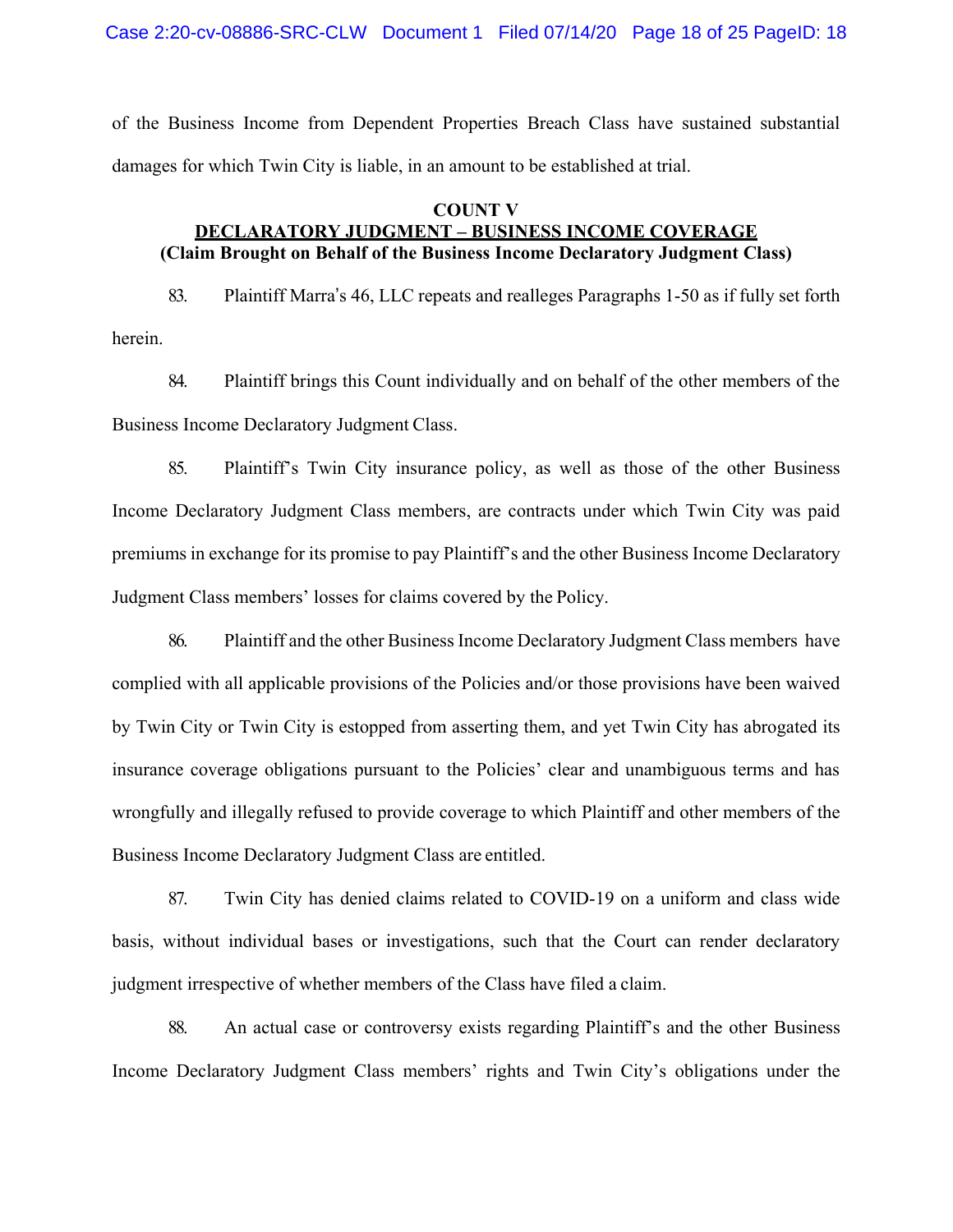Policies to reimburse them for the full amount of Business Income losses incurred by Plaintiff and

the other Business Income Declaratory Judgment Class members in connection with suspension

of their operations stemming from the COVID-19 pandemic.

89. Pursuant to 28 U.S.C. § 2201, Plaintiff and the other Business Income Declaratory

Judgment Class members seek a declaratory judgment from this Court declaring the following:

i. Plaintiff's and the other Business Income Declaratory Judgment Class members' Business Income losses incurred in connection with the Closure Orders and the necessary interruption of their operations stemming from the COVID-19 pandemic are insured losses under their Policies; and

ii. Twin City is obligated to pay Plaintiff and the other Business Income Declaratory Judgment Class members for the actual amount of the Business Income losses incurred and to be incurred in connection with the Closure Orders during the period of restoration and the necessary interruption of their operations stemming from the COVID-19 pandemic.

# **COUNT VI**

# **DECLARATORY JUDGMENT – CIVIL AUTHORITY COVERAGE (Claim Brought on Behalf of the Civil Authority Declaratory Judgment Class)**

90. Plaintiff Marra's 46, LLC repeats and realleges Paragraphs 1-50 as if fully set forth

herein.

91. Plaintiff brings this Count individually and on behalf of the other members of the

Civil Authority Declaratory Judgment Class.

92. Plaintiff's Twin City insurance policy, as well as those of the other Civil Authority

Declaratory Judgment Class members, are contracts under which Twin City was paid premiums in exchange for its promise to pay Plaintiff's and the other Civil Authority Declaratory Judgment Class members' losses for claims covered by the Policy.

93. Plaintiff and the other Civil Authority Declaratory Judgment Class members have complied with all applicable provisions of the Policies and/or those provisions have been waived by Twin City or Twin City is estopped from asserting them, and yet Twin City has abrogated its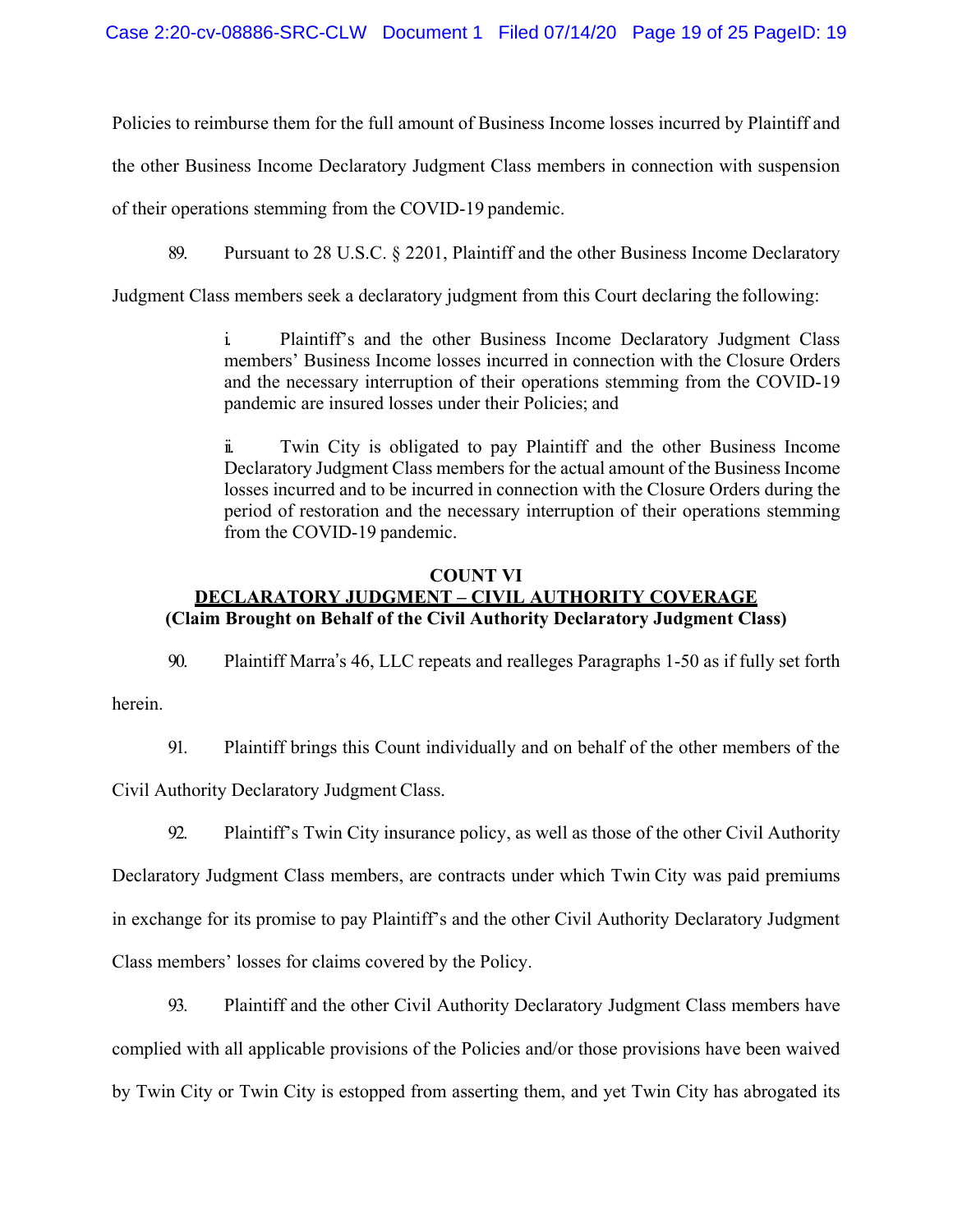insurance coverage obligations pursuant to the Policies' clear and unambiguous terms and has wrongfully and illegally refused to provide coverage to which Plaintiff and other members of the Civil Authority Declaratory Judgment Class members are entitled.

94. Twin City has denied claims related to COVID-19 on a uniform and class wide basis, without individual bases or investigations, such that the Court can render declaratory judgment irrespective of whether members of the Class have filed a claim.

95. An actual case or controversy exists regarding Plaintiff and the other Civil Authority Declaratory Judgment Class members' rights and Twin City's obligations under the Policies to reimburse Plaintiff and the other Civil Authority Declaratory Judgment Class members for the full amount of covered Civil Authority losses incurred by Plaintiff and the other Civil Authority Declaratory Judgment Class members in connection with Closure Orders and the necessary interruption of their businesses stemming from the COVID-19 pandemic.

96. Pursuant to 28 U.S.C. § 2201, Plaintiff and the other Civil Authority Declaratory

Judgment Class members seek a declaratory judgment from this Court declaring the following:

i. Plaintiff's and the other Civil Authority Declaratory Judgment Class members' Civil Authority losses incurred in connection with the Closure Orders and the necessary interruption of their practices stemming from the COVID-19 pandemic are insured losses under their Policies; and

ii. Twin City is obligated to pay Plaintiff and the other Civil Authority Declaratory Judgment Class members the full amount of the Civil Authority losses incurred and to be incurred in connection with the covered losses related to the Closure Orders and the necessary interruption of their practices stemming from the COVID-19 pandemic.

# **COUNT VII DECLARATORY JUDGMENT – EXTRA EXPENSE COVERAGE (Claim Brought on Behalf of the Extra Expense Declaratory Judgment Class)**

97. Plaintiff Marra's 46, LLC repeats and realleges Paragraphs 1-50 as if fully set forth

herein.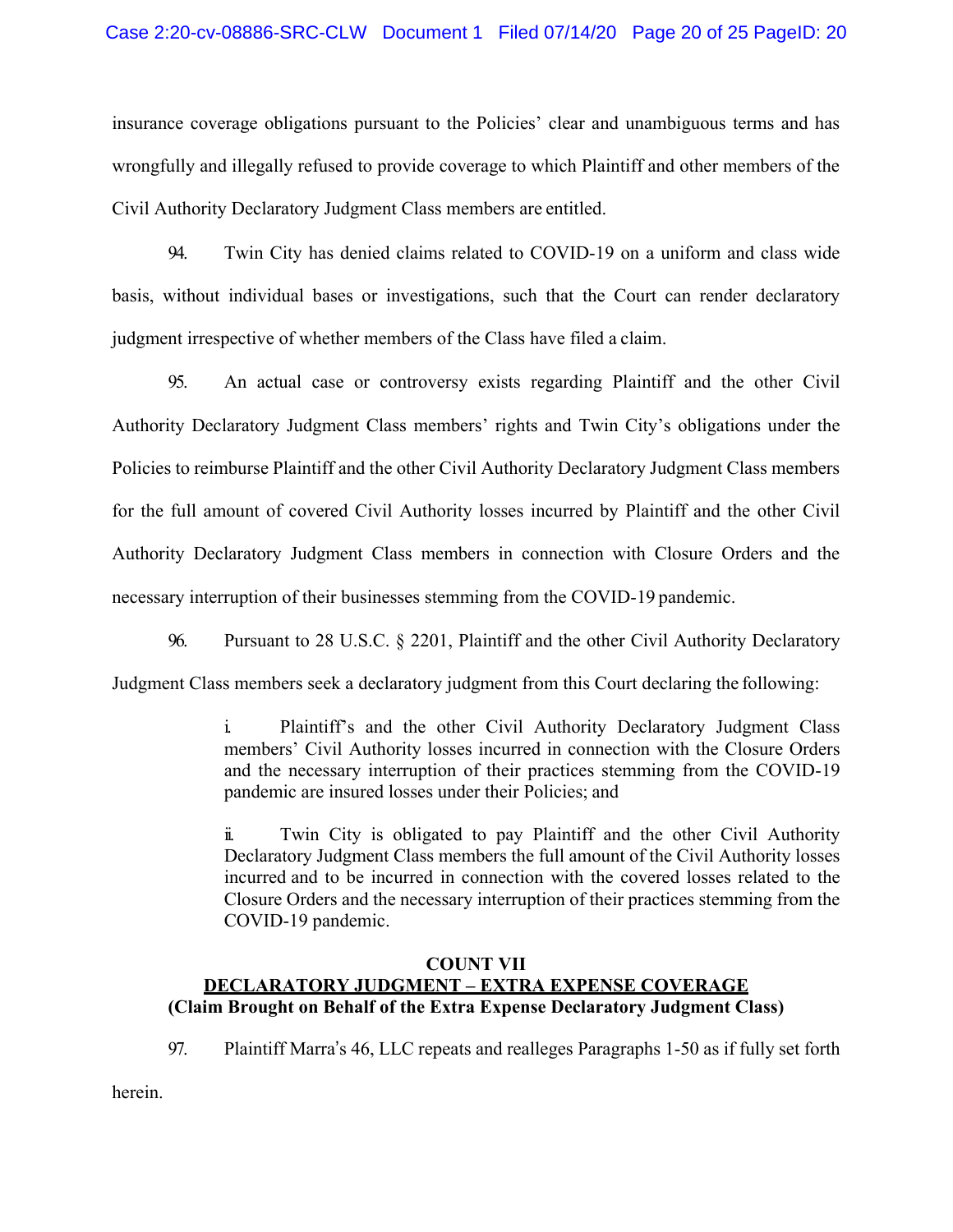#### Case 2:20-cv-08886-SRC-CLW Document 1 Filed 07/14/20 Page 21 of 25 PageID: 21

98. Plaintiff brings this Count individually and on behalf of the other members of the Extra Expense Declaratory Judgment Class.

99. Plaintiff's Twin City insurance policy, as well as those of the other Extra Expense Declaratory Judgment Class members, are contracts under which Twin City was paid premiums in exchange for its promise to pay Plaintiff's and the other Extra Expense Declaratory Judgment Class members' losses for claims covered by the Policy.

100. Plaintiff and the other Extra Expense Declaratory Judgment Class members have complied with all applicable provisions of the Policies and/or those provisions have been waived by Twin City or Twin City is estopped from asserting them, and yet Twin City has abrogated its insurance coverage obligations pursuant to the Policies' clear and unambiguous terms and has wrongfully and illegally refused to provide coverage to which Plaintiff and the other members of the Extra Expense Declaratory Judgment Class are entitled.

101. Twin City has denied claims related to COVID-19 on a uniform and class wide basis, without individual bases or investigations, such that the Court can render declaratory judgment irrespective of whether members of the Class have filed a claim.

102. An actual case or controversy exists regarding Plaintiff's and the other Extra Expense Declaratory Judgment Class members' rights and Twin City's obligations under the Policies to reimburse Plaintiff and the other Extra Expense Declaratory Judgment Class members for the full amount of Extra Expense losses incurred by them in connection with Closure Orders and the necessary interruption of their businesses stemming from the COVID-19 pandemic.

103. Pursuant to 28 U.S.C. § 2201, Plaintiff and the other Extra Expense Declaratory Judgment Class members seek a declaratory judgment from this Court declaring the following:

> i. Plaintiff's and the other Extra Expense Declaratory Judgment Class members' Extra Expense losses incurred in connection with the Closure Orders and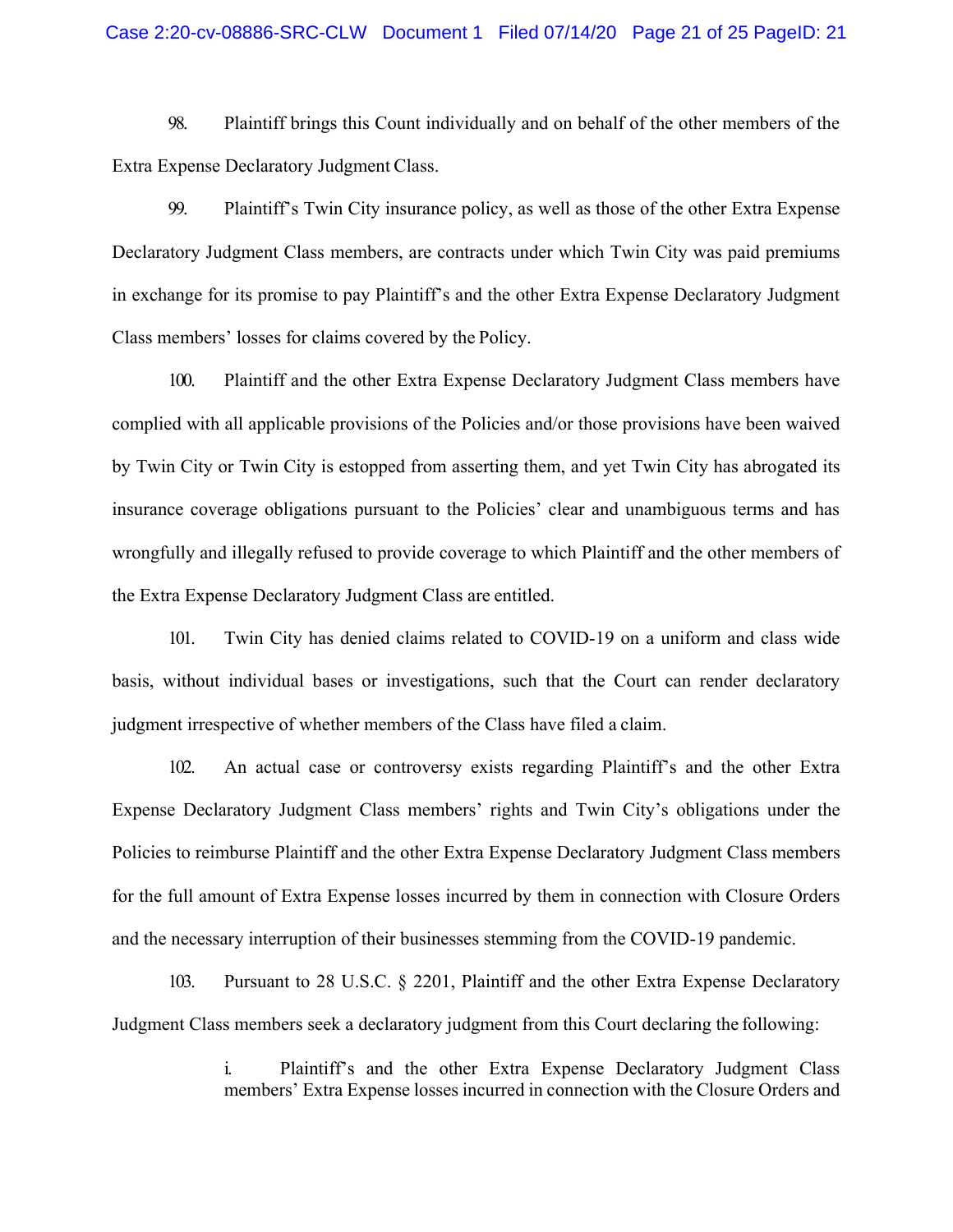the necessary interruption of their practices stemming from the COVID-19 pandemic are insured losses under their Policies; and

ii. Twin City is obligated to pay Plaintiff and the other Extra Expense Declaratory Judgment Class members for the full amount of the Extra Expense losses incurred and to be incurred in connection with the covered losses related to the Closure Orders during the period of restoration and the necessary interruption of their practices stemming from the COVID-19 pandemic.

## **COUNT VIII DECLARATORY JUDGMENT – BUSINESS INCOME FROM DEPENDENT PROPERTIES COVERAGE**

## **(Claim Brought on Behalf of the Business Income from Dependent Properties Declaratory Judgment Class)**

104. Plaintiff Marra's 46, LLC repeats and realleges Paragraphs 1-50 as if fully set forth herein.

105. Plaintiff brings this Count individually and on behalf of the other members of the Business Income from Dependent Properties Declaratory Judgment Class.

106. Plaintiff's Twin City insurance policy, as well as those of the other Business Income from Dependent Properties Declaratory Judgment Class members, are contracts under which Twin City was paid premiums in exchange for its promise to pay Plaintiff's and the other Business Income from Dependent Properties Declaratory Judgment Class members' losses from damages to Covered Property.

107. Plaintiff and the other Business Income from Dependent Properties Declaratory Judgment Class members have complied with all applicable provisions of the Policies and/or those provisions have been waived by Twin City or Twin City is estopped from asserting them, and yet Twin City has abrogated its insurance coverage obligations pursuant to the Policies' clear and unambiguous terms and has wrongfully and illegally refused to provide coverage to which Plaintiff and the other members of the Business Income from Dependent Properties Declaratory Judgment Class are entitled.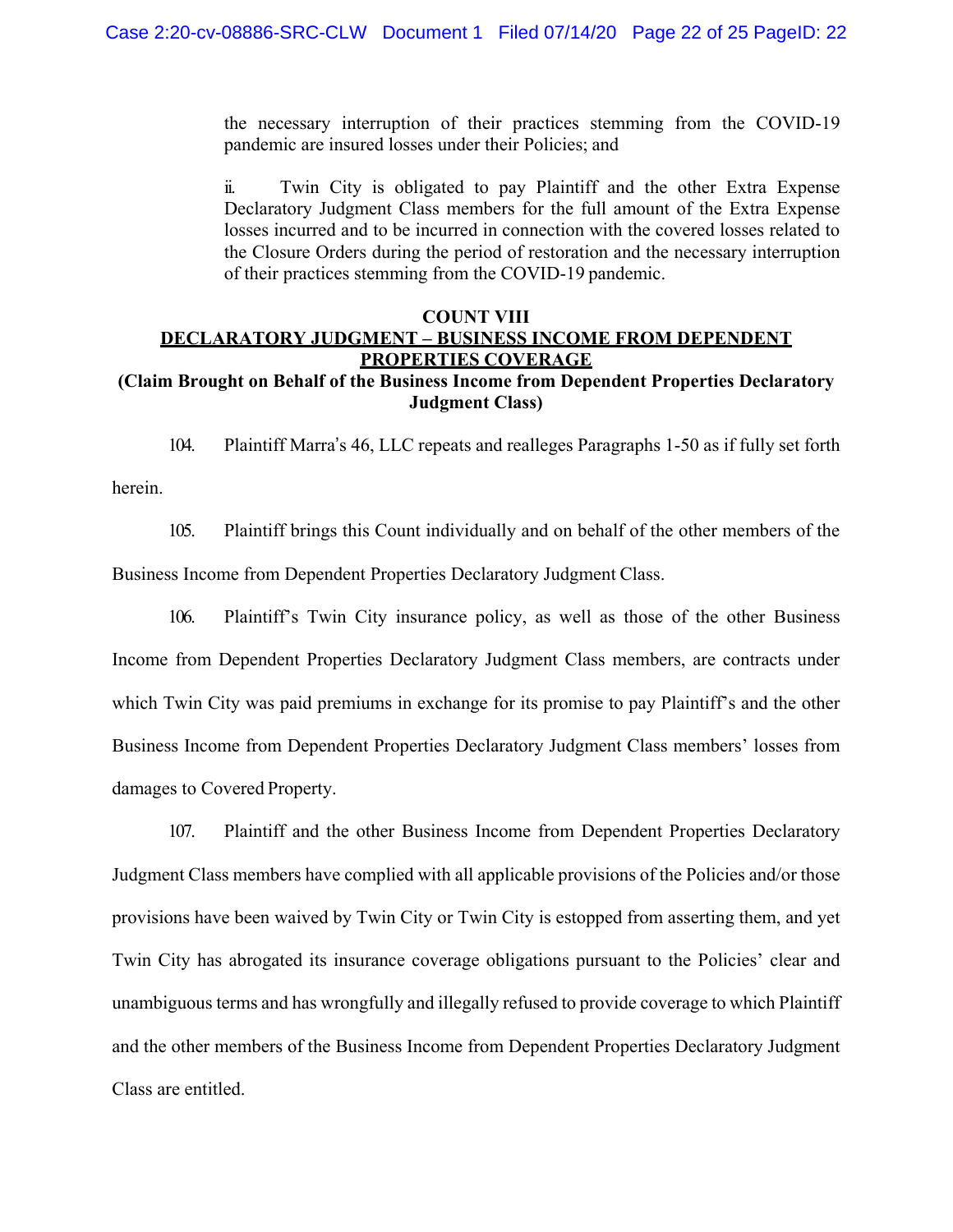108. Twin City has denied claims related to COVID-19 on a uniform and class wide basis, without individual bases or investigations, such that the Court can render declaratory judgment irrespective of whether members of the Class have filed a claim.

109. An actual case or controversy exists regarding Plaintiff's and the other Business Income from Dependent Properties Declaratory Judgment Class members' rights and Twin City's obligations under the Policies to reimburse Plaintiff and the other Business Income from Dependent Properties Declaratory Judgment Class members for the full amount Plaintiff and the other members of the Business Income from Dependent Properties Declaratory Judgment Class lost from damages to Covered Property due to COVID-19.

110. Pursuant to 28 U.S.C. § 2201, Plaintiff and the other Business Income from Dependent Properties Declaratory Judgment Class members seek a declaratory judgment from this Court declaring the following:

> i. Plaintiff's and the other Business Income from Dependent Properties Declaratory Judgment Class members' losses to Covered Property from further damage by COVID-19 are insured losses under their Policies; and

> ii. Twin City is obligated to pay Plaintiff and the other Business Income from Dependent Properties Declaratory Judgment Class members for the full amount of the losses to Covered Property from further damage byCOVID-19.

#### **VI. REQUEST FOR RELIEF**

WHEREFORE, Plaintiff, individually and on behalf of the other Class members, respectfully requests that the Court enter judgment in her favor and against Defendant as follows:

a. Entering an order certifying the proposed nationwide Classes, as requested herein,

designating Plaintiff as Class representative, and appointing Plaintiff's undersigned attorneys as

Counsel for the Classes;

b. Entering judgment on Counts I-IV in favor of Plaintiff and the members of the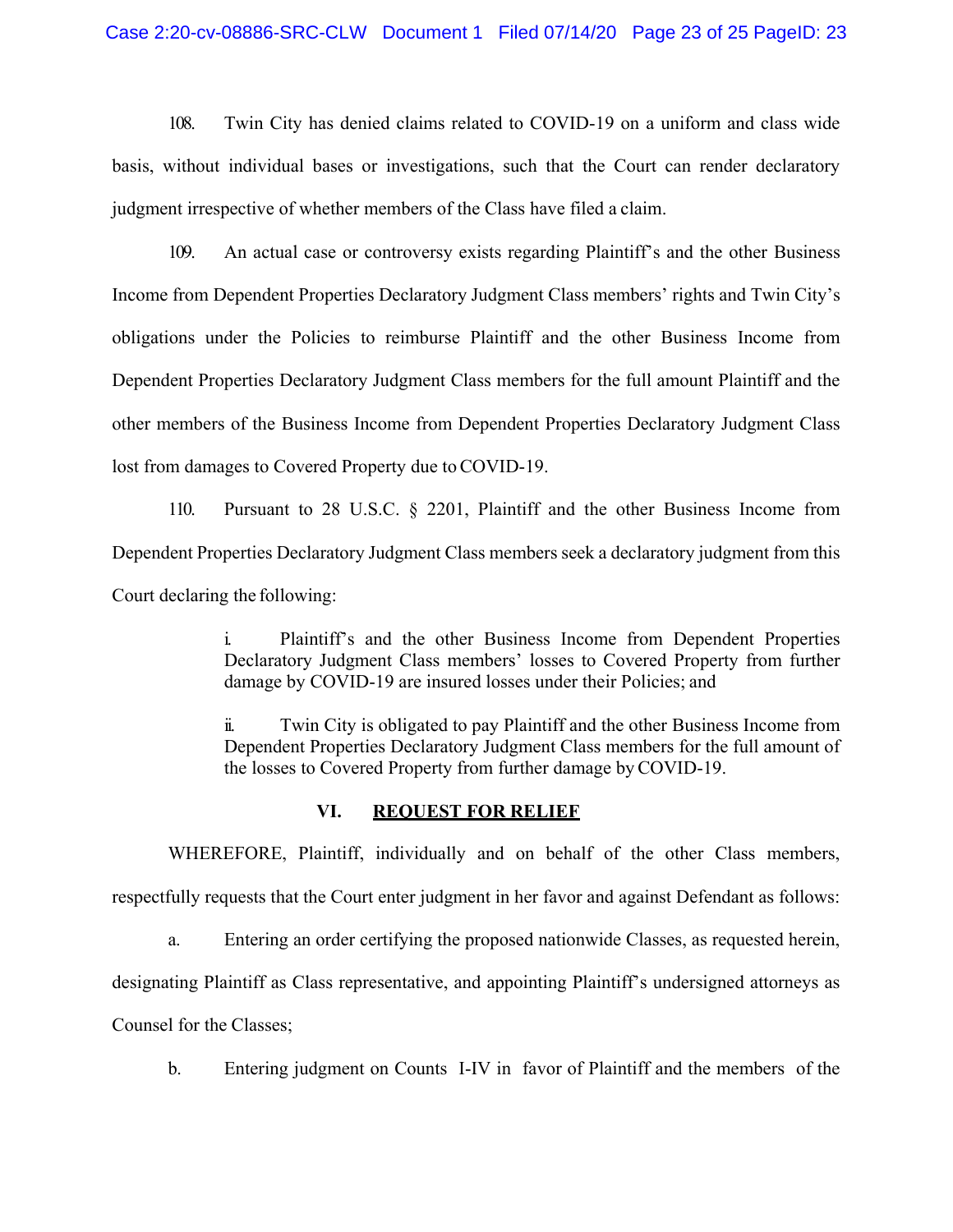Business Income Breach Class, the Civil Authority Breach Class, the Extra Expense Breach Class, and the Business Income from Dependent Properties Breach Class; and awarding damages for breach of contract in an amount to be determined at trial;

c. Entering declaratory judgments on Counts V-VIII in favor of Plaintiff and the members of the Business Income Declaratory Judgment Class, the Civil Authority Declaratory Judgment Class, the Extra Expense Declaratory Judgment Class, and the Business Income from Dependent Properties Declaratory Judgment Class as follows:

> i. Business Income, Civil Authority, Extra Expense, and Business Income from Dependent Properties losses incurred in connection with the Closure Orders and the necessary interruption of their businesses stemming from the COVID-19 pandemic are insured losses under their Policies; and

> ii. Twin City is obligated to pay for the full amount of the Business Income, Civil Authority, Extra Expense, and Business Income from Dependent Properties losses incurred and to be incurred related to COVID-19, the Closure Orders and the necessary interruption of their operations stemming from the COVID-19 pandemic;

d. Ordering Defendant to pay both pre- and post-judgment interest on any amounts

awarded;

e. Ordering Defendant to pay attorneys' fees and costs of suit; and

f. Ordering such other and further relief as may be just and proper.

# **VII. JURY DEMAND**

Plaintiff hereby demands a trial by jury on all claims so triable.

Dated: July 14, 2020

Respectfully submitted, **LOCKS LAW FIRM, LLC**

*/s/James A. Barry\_\_\_\_\_\_\_*

James A. Barry, Esq.